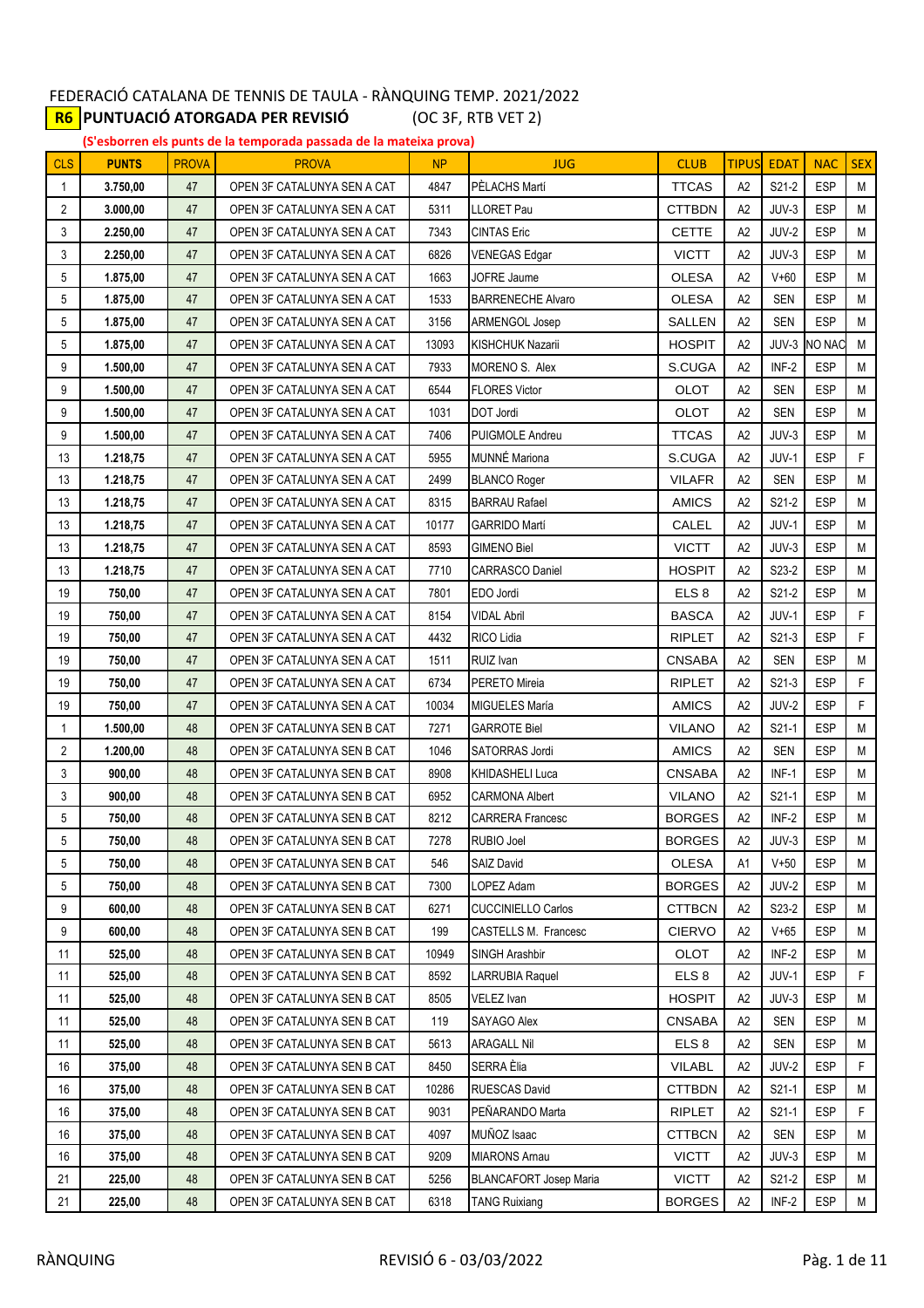| <b>CLS</b>     | <b>PUNTS</b> | <b>PROVA</b> | <b>PROVA</b>                | <b>NP</b> | <b>JUG</b>                  | <b>CLUB</b>   | <b>TIPUS</b> | <b>EDAT</b>        | <b>NAC</b>   | <b>SEX</b> |
|----------------|--------------|--------------|-----------------------------|-----------|-----------------------------|---------------|--------------|--------------------|--------------|------------|
| 1              | 750,00       | 49           | OPEN 3F CATALUNYA SEN C CAT | 5578      | QUEROL Jaume                | <b>TORTOS</b> | A2           | $V+50$             | <b>ESP</b>   | M          |
| 2              | 600,00       | 49           | OPEN 3F CATALUNYA SEN C CAT | 15836     | <b>MORIO Florian Martin</b> | LLUÏSO        | A2           | <b>SEN</b>         | NO NAC       | M          |
| 3              | 450,00       | 49           | OPEN 3F CATALUNYA SEN C CAT | 11165     | <b>DINARES Jordi</b>        | <b>CNSABA</b> | A2           | S21-2              | <b>ESP</b>   | M          |
| 3              | 450,00       | 49           | OPEN 3F CATALUNYA SEN C CAT | 7959      | <b>RODRIGUEZ Carlos</b>     | SALLEN        | A2           | $S21-3$            | <b>ESP</b>   | M          |
| 5              | 375,00       | 49           | OPEN 3F CATALUNYA SEN C CAT | 7184      | MATARO Edgar                | <b>VILANO</b> | A2           | S23-2              | <b>ESP</b>   | M          |
| 5              | 375,00       | 49           | OPEN 3F CATALUNYA SEN C CAT | 8843      | <b>COSTA Tomas</b>          | <b>HOSPIT</b> | A2           | S21-2              | <b>ESP</b>   | M          |
| 5              | 375,00       | 49           | OPEN 3F CATALUNYA SEN C CAT | 659       | LUCO Daniel                 | <b>IGUALA</b> | A1           | $V+50$             | <b>ESP</b>   | M          |
| 5              | 375,00       | 49           | OPEN 3F CATALUNYA SEN C CAT | 972       | <b>CASTILLO Francesc</b>    | S.CUGA        | A2           | $V+40$             | <b>ESP</b>   | M          |
| 9              | 300,00       | 49           | OPEN 3F CATALUNYA SEN C CAT | 8845      | <b>GUARCH Roger</b>         | <b>HOSPIT</b> | A2           | $V + 40$           | <b>ESP</b>   | M          |
| 9              | 300,00       | 49           | OPEN 3F CATALUNYA SEN C CAT | 8137      | MARTINEZ Juan               | <b>TORTOS</b> | A2           | $S21-1$            | <b>ESP</b>   | M          |
| 9              | 300,00       | 49           | OPEN 3F CATALUNYA SEN C CAT | 1447      | MARTIN Jose Antonio         | <b>TTCAS</b>  | A2           | <b>SEN</b>         | <b>ESP</b>   | M          |
| 9              | 300,00       | 49           | OPEN 3F CATALUNYA SEN C CAT | 6811      | <b>MESTRES Amau</b>         | <b>VILANO</b> | B            | S21-1              | <b>ESP</b>   | M          |
| 13             | 243,75       | 49           | OPEN 3F CATALUNYA SEN C CAT | 12122     | LLASTANÓS Alex              | <b>RODA</b>   | C            | $S21-1$            | <b>ESP</b>   | M          |
| 13             | 243,75       | 49           | OPEN 3F CATALUNYA SEN C CAT | 177       | <b>GUAL Josep</b>           | <b>TORTOS</b> | B            | $V + 65$           | <b>ESP</b>   | M          |
| 13             | 243,75       | 49           | OPEN 3F CATALUNYA SEN C CAT | 8365      | <b>CONTRERAS Carles</b>     | <b>IGUALA</b> | A1           | $V + 40$           | <b>ESP</b>   | M          |
| 13             | 243,75       | 49           | OPEN 3F CATALUNYA SEN C CAT | 8492      | RUIZ Joan                   | <b>VILANO</b> | A2           | S21-2              | <b>ESP</b>   | M          |
| 13             | 243,75       | 49           | OPEN 3F CATALUNYA SEN C CAT | 1752      | CONDE F. Xavier             | <b>VILANO</b> | A2           | <b>SEN</b>         | <b>ESP</b>   | M          |
| 13             | 243,75       | 49           | OPEN 3F CATALUNYA SEN C CAT | 6576      | <b>NAVIO Biel</b>           | <b>VICTT</b>  | A2           | $S21-1$            | <b>ESP</b>   | M          |
| 19             | 150,00       | 49           | OPEN 3F CATALUNYA SEN C CAT | 15838     | <b>SERRANO Katherine</b>    | <b>CTTBCN</b> | C            | <b>SEN</b>         | NO NAC       | F          |
| 19             | 150,00       | 49           | OPEN 3F CATALUNYA SEN C CAT | 947       | GIMENEZ R. Angel            | ATEN82        | B            | $V+65$             | <b>ESP</b>   | M          |
| 19             | 150,00       | 49           | OPEN 3F CATALUNYA SEN C CAT | 571       | <b>JODAR Mariano</b>        | <b>CANET</b>  | C            | $V+50$             | <b>ESP</b>   | M          |
| 19             | 150,00       | 49           | OPEN 3F CATALUNYA SEN C CAT | 3012      | RIFA Josep                  | <b>CANET</b>  | C            | $V+40$             | <b>ESP</b>   | M          |
| 19             | 150,00       | 49           | OPEN 3F CATALUNYA SEN C CAT | 8328      | GIMENEZ N. Angel            | ATEN82        | B            | $V+40$             | <b>ESP</b>   | M          |
| 19             | 150,00       | 49           | OPEN 3F CATALUNYA SEN C CAT | 3492      | SEÑOR Eduard                | <b>HOSPIT</b> | A1           | $V + 40$           | <b>ESP</b>   | M          |
| 25             | 75,00        | 49           | OPEN 3F CATALUNYA SEN C CAT | 8584      | <b>BLANCAFORT Jaume</b>     | <b>RODA</b>   | C            | $S21-1$            | <b>ESP</b>   | M          |
| 25             | 75,00        | 49           | OPEN 3F CATALUNYA SEN C CAT | 7399      | <b>GUTIERREZ Judith</b>     | <b>RIPLET</b> | A2           | S21-1              | <b>ESP</b>   | F          |
| 25             | 75,00        | 49           | OPEN 3F CATALUNYA SEN C CAT | 2434      | <b>CUBELLS Jesus</b>        | ATEN82        | B            | $V+50$             | <b>ESP</b>   | M          |
| $\mathbf{1}$   | 750,00       | 49           | OPEN 3F CATALUNYA SEN C CAT | 935       | <b>ANTON Josep</b>          | S.CUGA        | A2           | $V+40$             | <b>ESP</b>   | M          |
| $\overline{2}$ | 600,00       | 49           | OPEN 3F CATALUNYA SEN C CAT | 480       | MAILLO Josep Manel          | CANET         | B            | $V+50$             | <b>ESP</b>   | M          |
| 3              | 450,00       | 49           | OPEN 3F CATALUNYA SEN C CAT | 1133      | <b>SOLER Albert</b>         | <b>ESCCTF</b> | C            | SEN                | <b>ESP</b>   | M          |
| 3              | 450,00       | 49           | OPEN 3F CATALUNYA SEN C CAT | 6379      | <b>MARTINEZ Arcadio</b>     | <b>TORTOS</b> | A2           | $V + 40$           | <b>ESP</b>   | M          |
| 5              | 375,00       | 49           | OPEN 3F CATALUNYA SEN C CAT | 10217     | <b>FERRER Jofre</b>         | <b>TONA</b>   | A1           | S21-2              | <b>ESP</b>   | M          |
| 5              | 375,00       | 49           | OPEN 3F CATALUNYA SEN C CAT | 7503      | <b>GUARDIOLA Ferran</b>     | <b>CTTBCN</b> | A2           | S21-1              | ESP          | M          |
| 5              | 375,00       | 49           | OPEN 3F CATALUNYA SEN C CAT | 4863      | <b>AYORA Miguel</b>         | <b>TORTOS</b> | A2           | SEN                | <b>ESP</b>   | M          |
| 5              | 375,00       | 49           | OPEN 3F CATALUNYA SEN C CAT | 1309      | MARTINEZ A. Ricard          | <b>CETTE</b>  | A1           | SEN                | <b>ESP</b>   | M          |
| 9              | 300,00       | 49           | OPEN 3F CATALUNYA SEN C CAT | 6017      | SOLSONA Eduard              | <b>HOSPIT</b> | A1           | SEN                | <b>ESP</b>   | M          |
| 9              | 300,00       | 49           | OPEN 3F CATALUNYA SEN C CAT | 7744      | <b>GARCIA Eduard</b>        | <b>CTTBDN</b> | В            | S <sub>2</sub> 3-1 | <b>ESP</b>   | М          |
| 11             | 262,50       | 49           | OPEN 3F CATALUNYA SEN C CAT | 2409      | <b>BUXEDA Joan</b>          | <b>OLESA</b>  | C            | S23-2              | <b>ESP</b>   | M          |
| 11             | 262,50       | 49           | OPEN 3F CATALUNYA SEN C CAT | 10235     | PÀMIES Aleix                | <b>BALAGU</b> | A1           | <b>SEN</b>         | <b>ESP</b>   | M          |
| 11             | 262,50       | 49           | OPEN 3F CATALUNYA SEN C CAT | 952       | LLOPIS Isaac                | LLUÏSO        | A1           | V+40               | <b>ESP</b>   | M          |
| 11             | 262,50       | 49           | OPEN 3F CATALUNYA SEN C CAT | 6051      | <b>FERNANDES Andre</b>      | LLUÏSO        | A1           | SEN                | NO NAC       | M          |
| 11             | 262,50       | 49           | OPEN 3F CATALUNYA SEN C CAT | 11134     | <b>GUTIERREZ Miquel</b>     | <b>CTTBCN</b> | В            | S21-1              | <b>ESP</b>   | М          |
| 16             | 187,50       | 49           | OPEN 3F CATALUNYA SEN C CAT | 13082     | <b>GUEVARA Carlos</b>       | LLUÏSO        | С            | SEN                | <b>ESP</b>   | M          |
| 16             | 187,50       | 49           | OPEN 3F CATALUNYA SEN C CAT | 3056      | RODRIGUEZ Jordi             | VANORD        | В            | SEN                | NO NAC       | M          |
| 16             | 187,50       | 49           | OPEN 3F CATALUNYA SEN C CAT | 8836      | <b>MARTINEZ Xavier</b>      | VANORD        | В            |                    | S21-2 NO NAC | M          |
| 16             | 187,50       | 49           | OPEN 3F CATALUNYA SEN C CAT | 11323     | ROCA Eric                   | <b>TORTOS</b> | B            | S21-2              | <b>ESP</b>   | M          |
| 16             | 187,50       | 49           | OPEN 3F CATALUNYA SEN C CAT | 10036     | <b>CRISPI Lluís</b>         | <b>AMICS</b>  | C            | S21-1              | <b>ESP</b>   | M          |
| 21             | 112,50       | 49           | OPEN 3F CATALUNYA SEN C CAT | 5405      | LUCO Bernat                 | <b>IGUALA</b> | A1           | $S21-3$            | <b>ESP</b>   | M          |
| 21             | 112,50       | 49           | OPEN 3F CATALUNYA SEN C CAT | 13146     | <b>PLANCHETTE Xavier</b>    | VANORD        | В            | SEN                | NO NAC       | M          |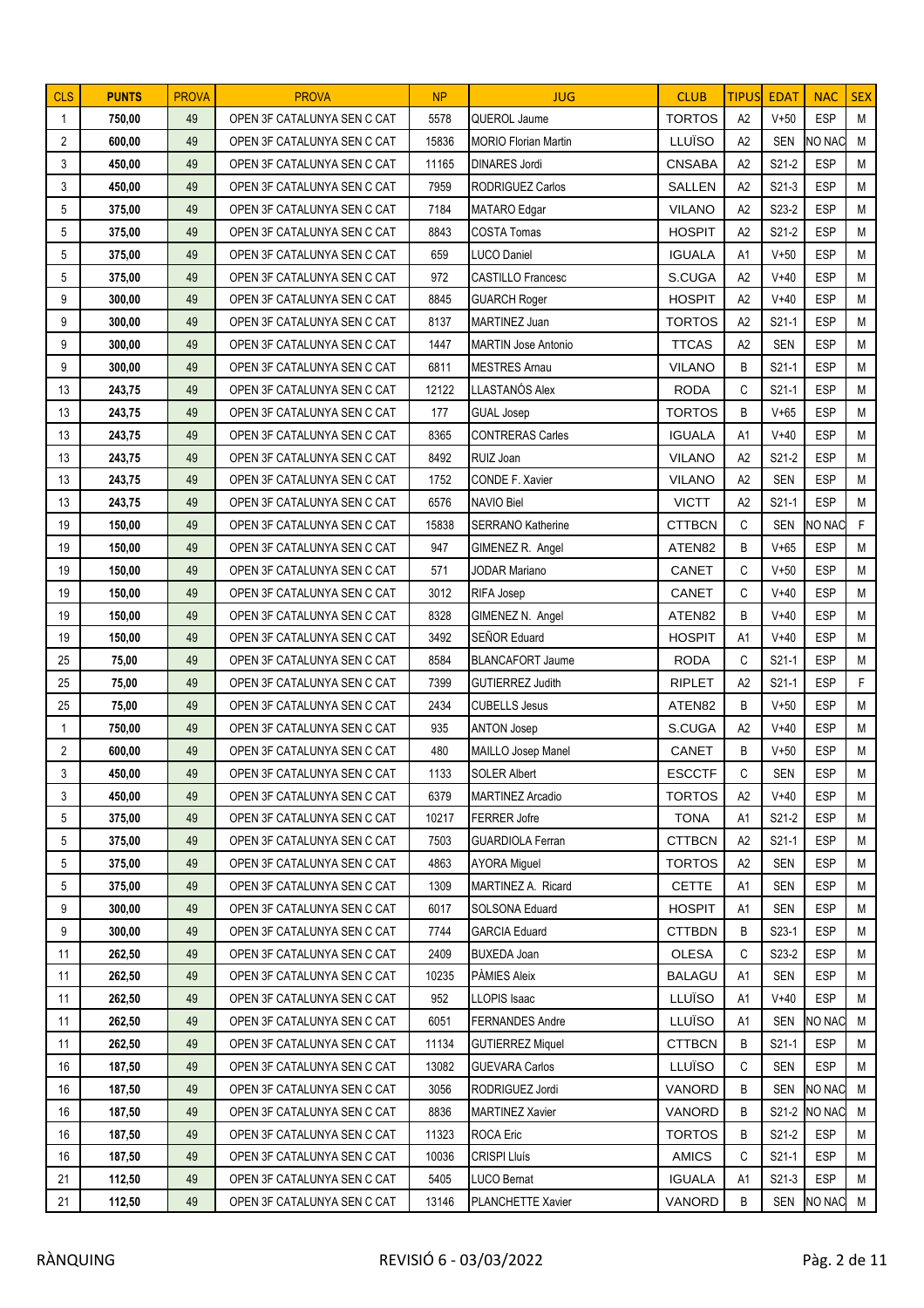| <b>CLS</b>     | <b>PUNTS</b>     | <b>PROVA</b> | <b>PROVA</b>                                               | NP             | <b>JUG</b>                                 | <b>CLUB</b>                    | <b>TIPUS</b>   | <b>EDAT</b>      | <b>NAC</b>               | <b>SEX</b> |
|----------------|------------------|--------------|------------------------------------------------------------|----------------|--------------------------------------------|--------------------------------|----------------|------------------|--------------------------|------------|
| 21             | 112,50           | 49           | OPEN 3F CATALUNYA SEN C CAT                                | 6637           | JIMENEZ Francisco Manuel                   | <b>HOSPIT</b>                  | B              | S21-3            | <b>ESP</b>               | M          |
| 1              | 1.200,00         | 50           | OPEN 3F CATALUNYA JUV A CAT                                | 10526          | <b>ABIO Xavier</b>                         | CALEL                          | A1             | INF-2            | <b>ESP</b>               | M          |
| $\overline{2}$ | 960,00           | 50           | OPEN 3F CATALUNYA JUV A CAT                                | 11951          | RODRÍGUEZ Biel                             | <b>VICTT</b>                   | B              | INF-2            | <b>ESP</b>               | M          |
| 3              | 720,00           | 50           | OPEN 3F CATALUNYA JUV A CAT                                | 10969          | <b>AMILL Marc</b>                          | <b>BORGES</b>                  | B              | INF-2            | <b>ESP</b>               | M          |
| 3              | 720,00           | 50           | OPEN 3F CATALUNYA JUV A CAT                                | 7773           | PEREZ Claudia                              | CALEL                          | A <sub>2</sub> | JUV-3            | <b>ESP</b>               | F          |
| 5              | 600,00           | 50           | OPEN 3F CATALUNYA JUV A CAT                                | 7872           | <b>BERNEDA Robert</b>                      | <b>VILABL</b>                  | A2             | JUV-3            | <b>ESP</b>               | M          |
| 5              | 600,00           | 50           | OPEN 3F CATALUNYA JUV A CAT                                | 7803           | <b>MOLINS Cesc</b>                         | ELS <sub>8</sub>               | A2             | JUV-1            | <b>ESP</b>               | M          |
| 5              | 600,00           | 50           | OPEN 3F CATALUNYA JUV A CAT                                | 10445          | PACAREU Aleix                              | <b>MATARO</b>                  | A2             | JUV-1            | <b>ESP</b>               | M          |
| 5              | 600,00           | 50           | OPEN 3F CATALUNYA JUV A CAT                                | 7752           | <b>FONT Aniol</b>                          | <b>CNSABA</b>                  | B              | ALE-2            | <b>ESP</b>               | M          |
| 9              | 480,00           | 50           | OPEN 3F CATALUNYA JUV A CAT                                | 14156          | <b>GHASEMI Soheil</b>                      | <b>HOSPIT</b>                  | A1             | INF-2            | NO NAC                   | M          |
| 9              | 480,00           | 50           | OPEN 3F CATALUNYA JUV A CAT                                | 12838          | ZOU Tian Qi                                | S.CUGA                         | B              | INF-1            | <b>ESP</b>               | M          |
| 9              | 480,00           | 50           | OPEN 3F CATALUNYA JUV A CAT                                | 8013           | <b>PORTELL Alex</b>                        | <b>TRAMUN</b>                  | A1             | INF-2            | <b>ESP</b>               | M          |
| 9              | 480,00           | 50           | OPEN 3F CATALUNYA JUV A CAT                                | 9000           | <b>BORRELL Biel</b>                        | <b>TTCAS</b>                   | A2             | JUV-2            | <b>ESP</b>               | M          |
| 13             | 390,00           | 50           | OPEN 3F CATALUNYA JUV A CAT                                | 13267          | SERRET Joan                                | <b>BORGES</b>                  | B              | ALE-2            | <b>ESP</b>               | M          |
| 13             | 390,00           | 50           | OPEN 3F CATALUNYA JUV A CAT                                | 8113           | <b>GUARCH Alexia</b>                       | S.CUGA                         | A2             | JUV-3            | <b>ESP</b>               | F          |
| 13             | 390,00           | 50           | OPEN 3F CATALUNYA JUV A CAT                                | 11552          | <b>PIJUAN Guillem</b>                      | <b>MATARO</b>                  | A2             | INF-2            | <b>ESP</b>               | M          |
| 13             | 390,00           | 50           | OPEN 3F CATALUNYA JUV A CAT                                | 11365          | ESCODA Jofre                               | LLUÏSO                         | A2             | JUV-1            | <b>ESP</b>               | M          |
| 13             | 390,00           | 50           | OPEN 3F CATALUNYA JUV A CAT                                | 10681          | <b>BARRAU Anna</b>                         | <b>AMICS</b>                   | A2             | JUV-1            | <b>ESP</b>               | F          |
| 13             | 390,00           | 50           | OPEN 3F CATALUNYA JUV A CAT                                | 12839          | ZOU Tian Xiang                             | S.CUGA                         | B              | ALE-1            | <b>ESP</b>               | M          |
| 19             | 240,00           | 50           | OPEN 3F CATALUNYA JUV A CAT                                | 5954           | MUNNÉ Laia                                 | S.CUGA                         | A2             | JUV-1            | <b>ESP</b>               | F          |
| 19             | 240,00           | 50           | OPEN 3F CATALUNYA JUV A CAT                                | 7618           | <b>GUINART Joel</b>                        | ELS 8                          | A1             | INF-2            | <b>ESP</b>               | M          |
| 19             | 240,00           | 50           | OPEN 3F CATALUNYA JUV A CAT                                | 10540          | <b>FIGOLS Enric</b>                        | S.CUGA                         | A2             | JUV-1            | <b>ESP</b>               | M          |
| 19             | 240,00           | 50           | OPEN 3F CATALUNYA JUV A CAT                                | 5929           | <b>GARCIA Mar Africa</b>                   | <b>AMICS</b>                   | A2             | JUV-1            | <b>ESP</b>               | F          |
| 19             | 240,00           | 50           | OPEN 3F CATALUNYA JUV A CAT                                | 11168          | BARBERA SO. Joan                           | <b>CNSABA</b>                  | A2             | ALE-2            | <b>ESP</b>               | M          |
| 19             | 240,00           | 50           | OPEN 3F CATALUNYA JUV A CAT                                | 8722           | <b>BACHS Mariona</b>                       | <b>CTTBDN</b>                  | A2             | INF-2            | <b>ESP</b>               | F          |
| 1              | 480,00           | 154          | OPEN 1F CATALUNYA JUV B CAT                                | 7032           | PIERA Pol                                  | <b>CTTBCN</b>                  | B              | JUV-2            | <b>ESP</b>               | M          |
| $\overline{2}$ | 384,00           | 154          | OPEN 1F CATALUNYA JUV B CAT                                | 10139          | <b>HUERTAS Bruno</b>                       | S.CUGA                         | A2             | INF-2            | <b>ESP</b>               | M          |
| 3              | 288,00           | 154          | OPEN 1F CATALUNYA JUV B CAT                                | 11283          | RAVENTÓS Arnau                             | <b>CTTBDN</b>                  | A2             | JUV-1            | <b>ESP</b>               | M          |
| 3              | 288,00           | 154          | OPEN 1F CATALUNYA JUV B CAT                                | 6096           | POUS Jacob                                 | <b>MATARO</b>                  | A2             | INF-2            | <b>ESP</b>               | M          |
| 5              | 240,00           | 154          | OPEN 1F CATALUNYA JUV B CAT                                | 12234          | SORNÍ Toni                                 | <b>TORTOS</b>                  | B              | ALE-1            | <b>ESP</b>               | M          |
| 5              | 240,00           | 154          | OPEN 1F CATALUNYA JUV B CAT                                | 7371           | MUNTADA Bernat                             | <b>TRAMUN</b>                  | B              | $INF-1$          | <b>ESP</b>               | M          |
| 5              | 240,00           | 154          | OPEN 1F CATALUNYA JUV B CAT                                | 10885          | <b>LOZANO Manel</b>                        | LLUÏSO                         | В              | ALE-2            | <b>ESP</b>               | M          |
| 5              | 240,00           | 154          | OPEN 1F CATALUNYA JUV B CAT                                | 11517          | <b>MORENO Marçal</b>                       | <b>BORGES</b>                  | В              | JUV-1            | ESP                      | М          |
| 9              | 192,00           | 154          | OPEN 1F CATALUNYA JUV B CAT                                | 12169          | RUIZ Martí                                 | LLUÏSO                         | A2             | JUV-1            | <b>ESP</b>               | M          |
| 9              | 192,00           | 154          | OPEN 1F CATALUNYA JUV B CAT                                | 10452          | <b>COLL Arnau</b>                          | <b>VILABL</b>                  | A1             | INF-1            | <b>ESP</b>               | M          |
| 11             | 168,00           | 154          | OPEN 1F CATALUNYA JUV B CAT                                | 8301           | CHICU Radu                                 | ELS <sub>8</sub>               | A1             | JUV-2            | <b>ESP</b>               | M          |
| 11             | 168,00           | 154          | OPEN 1F CATALUNYA JUV B CAT                                | 9089           | NATYNA Roman                               | OLOT                           | A2             | INF-2            | NO NAC                   | M<br>F.    |
| 11             | 168,00           | 154          | OPEN 1F CATALUNYA JUV B CAT                                | 12293<br>12495 | <b>MASDEU Abril</b><br><b>CHEN Xujiaen</b> | <b>GIRONA</b><br><b>FALCO</b>  | A2             | $INF-1$<br>JUV-1 | <b>ESP</b><br><b>ESP</b> | M          |
| 11             | 168,00           | 154          | OPEN 1F CATALUNYA JUV B CAT                                | 12244          |                                            |                                | A2             |                  |                          | F          |
| 11             | 168,00           | 154<br>154   | OPEN 1F CATALUNYA JUV B CAT                                |                | ESCODA Abril                               | <b>GIRONA</b>                  | A2<br>A2       | INF-1            | <b>ESP</b><br><b>ESP</b> | F          |
| 16             | 120,00           |              | OPEN 1F CATALUNYA JUV B CAT                                | 8199           | CASANOVAS Laia                             | <b>BORGES</b>                  |                | INF-1            |                          |            |
| 16<br>16       | 120,00<br>120,00 | 154<br>154   | OPEN 1F CATALUNYA JUV B CAT<br>OPEN 1F CATALUNYA JUV B CAT | 6711<br>12201  | <b>CIFUENTES Judit</b><br>ROMA Xènia       | <b>VILABL</b><br><b>BORGES</b> | A2<br>A2       | JUV-2<br>INF-2   | <b>ESP</b><br><b>ESP</b> | F<br>F     |
| 16             | 120,00           | 154          | OPEN 1F CATALUNYA JUV B CAT                                | 7304           | MACIÀ Nuria                                | <b>CTTBDN</b>                  | A2             | JUV-1            | <b>ESP</b>               | F          |
| 16             | 120,00           | 154          | OPEN 1F CATALUNYA JUV B CAT                                | 11633          | VANACLOCHA Santi                           | <b>CTTBCN</b>                  | В              | JUV-2            | <b>ESP</b>               | M          |
| 21             | 72,00            | 154          | OPEN 1F CATALUNYA JUV B CAT                                | 10388          | PAGE Alex                                  | <b>CETTE</b>                   | B              | ALE-1            | <b>ESP</b>               | M          |
| 21             | 72,00            | 154          | OPEN 1F CATALUNYA JUV B CAT                                | 10044          | OPEZ Claudi                                | <b>BORGES</b>                  | В              | INF-1            | <b>ESP</b>               | M          |
| 1              | 144,00           | 51           | OPEN 3F CATALUNYA JUV C CAT                                | 8612           | <b>ROMERA Gerard</b>                       | <b>VICTT</b>                   | B              | JUV-1            | <b>ESP</b>               | M          |
| $\overline{2}$ | 96,00            | 51           | OPEN 3F CATALUNYA JUV C CAT                                | 13455          | <b>VILASECA Roc</b>                        | <b>FALCO</b>                   | В              | JUV-1            | <b>ESP</b>               | M          |
|                |                  |              |                                                            |                |                                            |                                |                |                  |                          |            |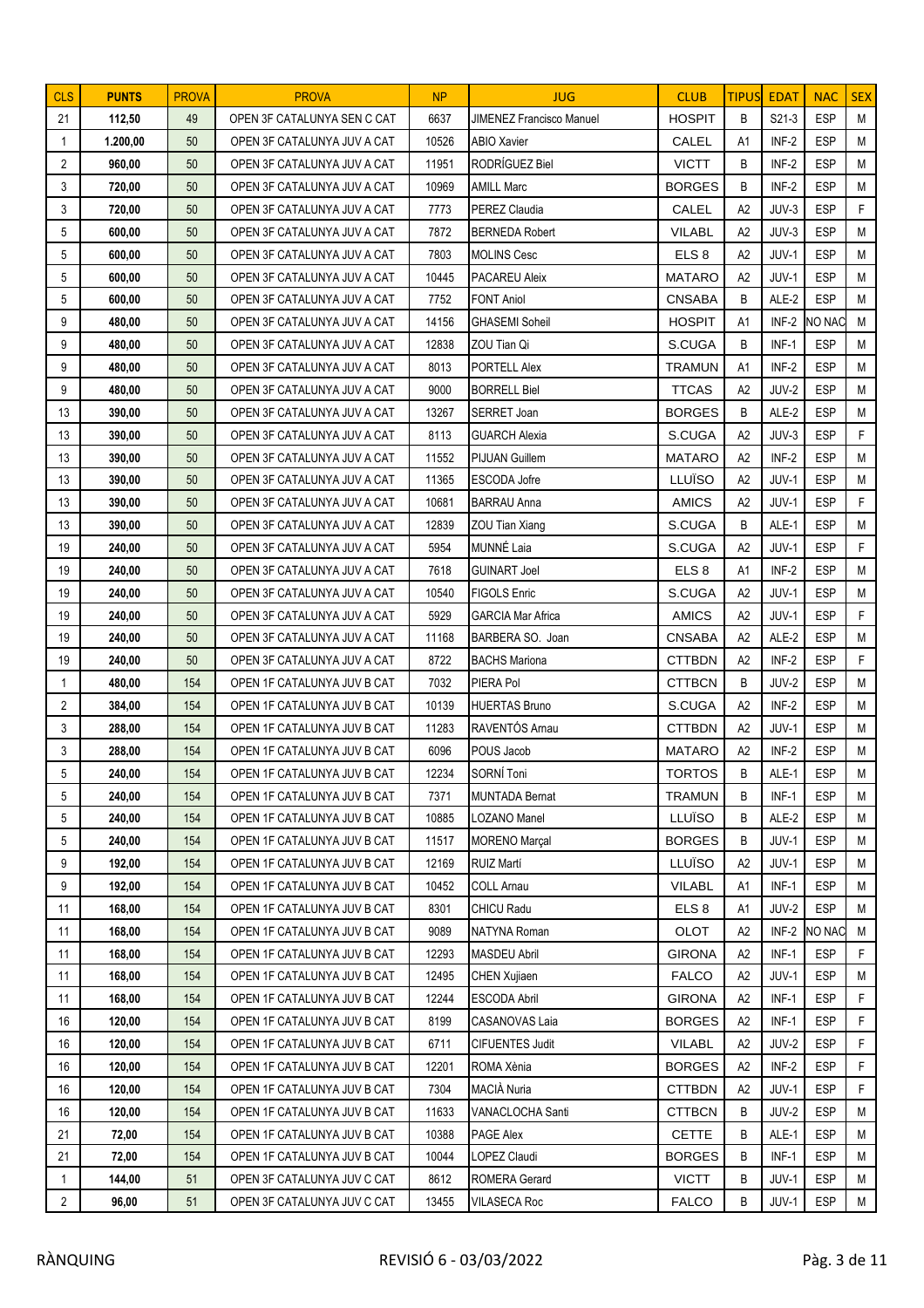| <b>CLS</b>     | <b>PUNTS</b> | <b>PROVA</b> | <b>PROVA</b>                | <b>NP</b> | <b>JUG</b>                | <b>CLUB</b>      | <b>TIPUS</b>   | <b>EDAT</b> | <b>NAC</b> | <b>SEX</b>   |
|----------------|--------------|--------------|-----------------------------|-----------|---------------------------|------------------|----------------|-------------|------------|--------------|
| 3              | 72,00        | 51           | OPEN 3F CATALUNYA JUV C CAT | 9145      | <b>OBIOLS Pol</b>         | ATEN82           | B              | JUV-1       | <b>ESP</b> | M            |
| 3              | 72,00        | 51           | OPEN 3F CATALUNYA JUV C CAT | 11373     | <b>BUISAN Marti</b>       | <b>FALCO</b>     | B              | JUV-2       | <b>ESP</b> | M            |
| 5              | 48,00        | 51           | OPEN 3F CATALUNYA JUV C CAT | 13071     | <b>RESPALDO Ruben</b>     | <b>MATARO</b>    | A2             | JUV-3       | <b>ESP</b> | M            |
| 5              | 48,00        | 51           | OPEN 3F CATALUNYA JUV C CAT | 12491     | NAVARRO Arnau             | <b>CTTBDN</b>    | B              | JUV-1       | <b>ESP</b> | M            |
| 5              | 48,00        | 51           | OPEN 3F CATALUNYA JUV C CAT | 10475     | LILLO Adrià               | <b>VILABL</b>    | A1             | JUV-3       | <b>ESP</b> | M            |
| 5              | 48,00        | 51           | OPEN 3F CATALUNYA JUV C CAT | 12467     | BATET Pol                 | LLUÏSO           | B              | JUV-1       | <b>ESP</b> | M            |
| 9              | 24,00        | 51           | OPEN 3F CATALUNYA JUV C CAT | 11371     | <b>VILA Biel</b>          | <b>FALCO</b>     | B              | JUV-1       | <b>ESP</b> | M            |
| 9              | 24,00        | 51           | OPEN 3F CATALUNYA JUV C CAT | 13641     | <b>ARCOS Adrià</b>        | <b>MATARO</b>    | B              | JUV-1       | <b>ESP</b> | M            |
| 11             | 22,80        | 51           | OPEN 3F CATALUNYA JUV C CAT | 12623     | <b>LARREGOLA Nil</b>      | <b>ESCCTF</b>    | B              | JUV-1       | <b>ESP</b> | M            |
| 11             | 22,80        | 51           | OPEN 3F CATALUNYA JUV C CAT | 13528     | <b>TORRENTS Helena</b>    | <b>VICTT</b>     | A2             | JUV-1       | <b>ESP</b> | F            |
| 11             | 22,80        | 51           | OPEN 3F CATALUNYA JUV C CAT | 5870      | <b>BAU Adrià</b>          | <b>VICTT</b>     | B              | JUV-3       | <b>ESP</b> | M            |
| 11             | 22,80        | 51           | OPEN 3F CATALUNYA JUV C CAT | 11289     | <b>ROCA Aniol</b>         | CALEL            | B              | JUV-1       | <b>ESP</b> | M            |
| 11             | 22,80        | 51           | OPEN 3F CATALUNYA JUV C CAT | 12345     | <b>JORDI Joan</b>         | CARDED           | B              | JUV-1       | <b>ESP</b> | M            |
| 16             | 18,00        | 51           | OPEN 3F CATALUNYA JUV C CAT | 10030     | NAVACERRADA Martí         | <b>AMICS</b>     | B              | JUV-1       | <b>ESP</b> | M            |
| 16             | 18,00        | 51           | OPEN 3F CATALUNYA JUV C CAT | 12400     | PRIETO Pablo              | <b>ESCCTF</b>    | B              | JUV-1       | <b>ESP</b> | M            |
| 16             | 18,00        | 51           | OPEN 3F CATALUNYA JUV C CAT | 13442     | <b>GONZÁLEZ Eric</b>      | <b>HOSPIT</b>    | B              | JUV-1       | <b>ESP</b> | M            |
| 16             | 18,00        | 51           | OPEN 3F CATALUNYA JUV C CAT | 8316      | <b>JENSEN Gerard</b>      | <b>AMICS</b>     | B              | JUV-1       | <b>ESP</b> | M            |
| 16             | 18,00        | 51           | OPEN 3F CATALUNYA JUV C CAT | 12059     | REQUENA Saúl              | <b>CTTBDN</b>    | C              | JUV-2       | <b>ESP</b> | M            |
| 21             | 9,60         | 51           | OPEN 3F CATALUNYA JUV C CAT | 12432     | <b>VEGA Alex</b>          | <b>CNSABA</b>    | B              | JUV-2       | <b>ESP</b> | M            |
| 21             | 9,60         | 51           | OPEN 3F CATALUNYA JUV C CAT | 8150      | <b>LANDAJO Eric</b>       | <b>CTTBCN</b>    | B              | JUV-3       | <b>ESP</b> | M            |
| 21             | 9,60         | 51           | OPEN 3F CATALUNYA JUV C CAT | 14230     | SOLE Pau                  | CALEL            | C              | JUV-1       | <b>ESP</b> | M            |
| 1              | 400,00       | 52           | OPEN 3F CATALUNYA INF A CAT | 6391      | PAREDES Ferran            | LLUÏSO           | A2             | INF-2       | <b>ESP</b> | M            |
| $\overline{2}$ | 320,00       | 52           | OPEN 3F CATALUNYA INF A CAT | 13713     | MAYOROV Ladimir           | <b>TTCAS</b>     | A1             | PRE-0       | <b>ESP</b> | M            |
| 3              | 240,00       | 52           | OPEN 3F CATALUNYA INF A CAT | 10862     | <b>SANS Martina</b>       | <b>MATARO</b>    | A2             | ALE-2       | <b>ESP</b> | F            |
| 3              | 240,00       | 52           | OPEN 3F CATALUNYA INF A CAT | 11305     | <b>ESCOBAR David</b>      | <b>ESCCTF</b>    | B              | INF-2       | <b>ESP</b> | M            |
| 5              | 200,00       | 52           | OPEN 3F CATALUNYA INF A CAT | 10855     | CATALÁN Roger             | <b>AMICS</b>     | B              | ALE-2       | <b>ESP</b> | M            |
| 5              | 200,00       | 52           | OPEN 3F CATALUNYA INF A CAT | 10347     | <b>BOUZA Aran</b>         | <b>BORGES</b>    | B              | $INF-1$     | <b>ESP</b> | M            |
| 5              | 200,00       | 52           | OPEN 3F CATALUNYA INF A CAT | 6210      | BOYÉ Artur                | <b>TRAMUN</b>    | B              | INF-2       | <b>ESP</b> | M            |
| 5              | 200,00       | 52           | OPEN 3F CATALUNYA INF A CAT | 12036     | ROMO Pol                  | ATEN82           | B              | INF-2       | <b>ESP</b> | $\mathsf{M}$ |
| 9              | 160,00       | 52           | OPEN 3F CATALUNYA INF A CAT | 10760     | <b>BLANCAFORT Anna</b>    | ELS <sub>8</sub> | A <sub>2</sub> | $INF-2$     | ESP        | F            |
| 9              | 160,00       | 52           | OPEN 3F CATALUNYA INF A CAT | 8615      | PORTET Joaquim            | <b>VICTT</b>     | B              | $INF-1$     | <b>ESP</b> | M            |
| 9              | 160,00       | 52           | OPEN 3F CATALUNYA INF A CAT | 6186      | MENA Raúl                 | <b>TRAMUN</b>    | В              | INF-2       | <b>ESP</b> | М            |
| 9              | 160,00       | 52           | OPEN 3F CATALUNYA INF A CAT | 10934     | PRIEGO Hristo             | <b>ESCCTF</b>    | B              | INF-2       | <b>ESP</b> | M            |
| 13             | 130.00       | 52           | OPEN 3F CATALUNYA INF A CAT | 12682     | CARRO Sofia               | S.CUGA           | B              | ALE-1       | <b>ESP</b> | F            |
| 13             | 130,00       | 52           | OPEN 3F CATALUNYA INF A CAT | 10672     | <b>CASTELLS Iris</b>      | ELS <sub>8</sub> | A2             | INF-1       | <b>ESP</b> | F            |
| 13             | 130,00       | 52           | OPEN 3F CATALUNYA INF A CAT | 14319     | SAGRERA Maika             | <b>VICTT</b>     | A2             | INF-2       | <b>ESP</b> | F            |
| 13             | 130,00       | 52           | OPEN 3F CATALUNYA INF A CAT | 11537     | MATARÓ Isaac              | <b>MATARO</b>    | В              | ALE-1       | <b>ESP</b> | М            |
| 13             | 130,00       | 52           | OPEN 3F CATALUNYA INF A CAT | 13758     | <b>CALLEJON Christian</b> | S.CUGA           | B              | ALE-2       | <b>ESP</b> | М            |
| 13             | 130,00       | 52           | OPEN 3F CATALUNYA INF A CAT | 10464     | POCH Roger                | <b>TTCAS</b>     | B              | ALE-1       | <b>ESP</b> | M            |
| 19             | 80,00        | 52           | OPEN 3F CATALUNYA INF A CAT | 10887     | ROMAGOSA Juli             | LLUÏSO           | B              | $INF-1$     | <b>ESP</b> | М            |
| 19             | 80,00        | 52           | OPEN 3F CATALUNYA INF A CAT | 12868     | <b>TORRENTS Joan</b>      | <b>VICTT</b>     | B              | ALE-2       | <b>ESP</b> | M            |
| 19             | 80,00        | 52           | OPEN 3F CATALUNYA INF A CAT | 11643     | BARBERÀ Quim              | <b>CNSABA</b>    | B              | BEN-2       | <b>ESP</b> | M            |
| 19             | 80,00        | 52           | OPEN 3F CATALUNYA INF A CAT | 11561     | PAGÈS Anna                | <b>AMICS</b>     | A2             | ALE-1       | <b>ESP</b> | F            |
| 19             | 80,00        | 52           | OPEN 3F CATALUNYA INF A CAT | 13679     | <b>BENET Adrià</b>        | <b>BORGES</b>    | В              | ALE-1       | <b>ESP</b> | Μ            |
| 19             | 80,00        | 52           | OPEN 3F CATALUNYA INF A CAT | 8065      | NONO Elisenda             | <b>VILABL</b>    | A2             | INF-2       | <b>ESP</b> | F.           |
| 1              | 240,00       | 159          | OPEN 3F CATALUNYA INF B CAT | 11814     | <b>FUSTER Diego</b>       | <b>CTTBCN</b>    | B              | INF-2       | <b>ESP</b> | M            |
| 2              | 192,00       | 159          | OPEN 3F CATALUNYA INF B CAT | 8074      | PEDROSA Hector            | <b>CETTE</b>     | В              | INF-1       | ESP        | M            |
| 3              | 144,00       | 159          | OPEN 3F CATALUNYA INF B CAT | 12824     | FERRÉ Marcel              | <b>HOSPIT</b>    | B              | INF-2       | <b>ESP</b> | M            |
| 3              | 144,00       | 159          | OPEN 3F CATALUNYA INF B CAT | 12233     | SORNÍ Faust               | <b>TORTOS</b>    | В              | BEN-2       | <b>ESP</b> | M            |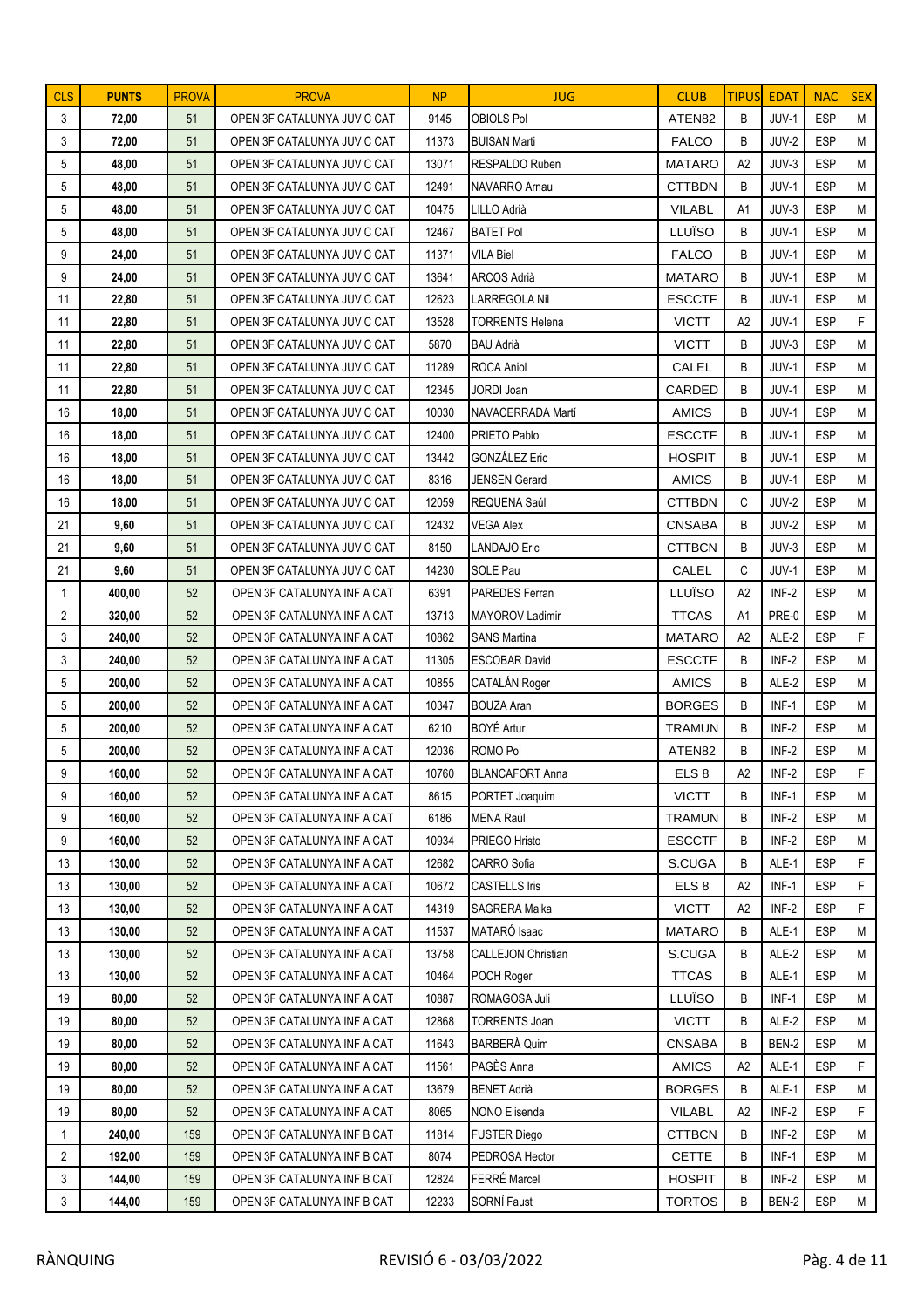| <b>CLS</b>     | <b>PUNTS</b>   | <b>PROVA</b> | <b>PROVA</b>                                               | <b>NP</b>      | <b>JUG</b>                        | <b>CLUB</b>                    | <b>TIPUS</b> | <b>EDAT</b>      | <b>NAC</b>               | <b>SEX</b>  |
|----------------|----------------|--------------|------------------------------------------------------------|----------------|-----------------------------------|--------------------------------|--------------|------------------|--------------------------|-------------|
| 5              | 120,00         | 159          | OPEN 3F CATALUNYA INF B CAT                                | 11254          | RUSCALLEDA Antoni                 | CALEL                          | A2           | BEN-2            | <b>ESP</b>               | M           |
| 5              | 120,00         | 159          | OPEN 3F CATALUNYA INF B CAT                                | 11710          | ARBUSÀ Ferran                     | OLOT                           | B            | INF-2            | <b>ESP</b>               | M           |
| 5              | 120,00         | 159          | OPEN 3F CATALUNYA INF B CAT                                | 12922          | RODRIGUEZ Alba                    | <b>MATARO</b>                  | A2           | ALE-2            | <b>ESP</b>               | F           |
| 5              | 120,00         | 159          | OPEN 3F CATALUNYA INF B CAT                                | 6661           | <b>LEONE Mateo</b>                | CALEL                          | B            | ALE-1            | <b>ESP</b>               | M           |
| 9              | 96,00          | 159          | OPEN 3F CATALUNYA INF B CAT                                | 9048           | <b>MORALES Maria</b>              | <b>RIPLET</b>                  | B            | INF-2            | <b>ESP</b>               | F           |
| 9              | 96,00          | 159          | OPEN 3F CATALUNYA INF B CAT                                | 11304          | <b>FERNANDEZ David</b>            | <b>ESCCTF</b>                  | B            | $INF-1$          | <b>ESP</b>               | M           |
| 9              | 96,00          | 159          | OPEN 3F CATALUNYA INF B CAT                                | 12300          | DOMINGO Carmen                    | <b>RIPLET</b>                  | B            | ALE-1            | <b>ESP</b>               | F           |
| 9              | 96,00          | 159          | OPEN 3F CATALUNYA INF B CAT                                | 14428          | SOLÉ Andreu                       | <b>BORGES</b>                  | B            | ALE-2            | <b>ESP</b>               | M           |
| 13             | 78,00          | 159          | OPEN 3F CATALUNYA INF B CAT                                | 12831          | <b>HERNÁNDEZ Pol</b>              | <b>CETTE</b>                   | B            | ALE-1            | <b>ESP</b>               | M           |
| 13             | 78,00          | 159          | OPEN 3F CATALUNYA INF B CAT                                | 11821          | <b>MESTRE Lluc</b>                | <b>CTTBCN</b>                  | B            | INF-2            | <b>ESP</b>               | M           |
| 13             | 78,00          | 159          | OPEN 3F CATALUNYA INF B CAT                                | 13370          | NADAL Met                         | <b>GIRONA</b>                  | B            | ALE-1            | <b>ESP</b>               | M           |
| 13             | 78,00          | 159          | OPEN 3F CATALUNYA INF B CAT                                | 7589           | <b>BUENO Poul Ignasi</b>          | <b>OLESA</b>                   | C            | INF-2            | <b>ESP</b>               | M           |
| 13             | 78,00          | 159          | OPEN 3F CATALUNYA INF B CAT                                | 11167          | RUIZ M. Jordi                     | <b>CNSABA</b>                  | B            | ALE-2            | <b>ESP</b>               | M           |
| 13             | 78,00          | 159          | OPEN 3F CATALUNYA INF B CAT                                | 9053           | <b>CURÓS Pere</b>                 | <b>TRAMUN</b>                  | B            | $INF-1$          | <b>ESP</b>               | M           |
| 19             | 48,00          | 159          | OPEN 3F CATALUNYA INF B CAT                                | 12203          | <b>ROMA Neus</b>                  | <b>BORGES</b>                  | A2           | ALE-1            | <b>ESP</b>               | F           |
| 19             | 48,00          | 159          | OPEN 3F CATALUNYA INF B CAT                                | 11939          | WIELAND Johann                    | CALEL                          | B            | ALE-1            | <b>ESP</b>               | M           |
| 19             | 48,00          | 159          | OPEN 3F CATALUNYA INF B CAT                                | 10909          | <b>MORENO Quim</b>                | <b>RIPLET</b>                  | B            | ALE-2            | <b>ESP</b>               | M           |
| 19             | 48,00          | 159          | OPEN 3F CATALUNYA INF B CAT                                | 11381          | AMAGO Carla                       | S.CUGA                         | B            | INF-2            | <b>ESP</b>               | F           |
| 19             | 48,00          | 159          | OPEN 3F CATALUNYA INF B CAT                                | 11516          | <b>MORENO</b> Gerard              | <b>BORGES</b>                  | B            | BEN-2            | <b>ESP</b>               | M           |
| $\mathbf{1}$   | 60,00          | 53           | OPEN 3F CATALUNYA INF C CAT                                | 11775          | <b>CUTILLAS Octavi</b>            | <b>RIPLET</b>                  | B            | INF-2            | <b>ESP</b>               | M           |
| $\overline{2}$ | 40,00          | 53           | OPEN 3F CATALUNYA INF C CAT                                | 11715          | <b>GIMENO Bernat</b>              | <b>VILANO</b>                  | C            | $INF-1$          | <b>ESP</b>               | M           |
| 3              | 30,00          | 53           | OPEN 3F CATALUNYA INF C CAT                                | 13765          | ARAUJO Ismael                     | S.CUGA                         | B            | INF-2            | <b>ESP</b>               | M           |
| 3              | 30,00          | 53           | OPEN 3F CATALUNYA INF C CAT                                | 13993          | PRIETO Arnau                      | S.CUGA                         | B            | $INF-1$          | <b>ESP</b>               | M           |
| 5              | 20,00          | 53           | OPEN 3F CATALUNYA INF C CAT                                | 13535          | <b>BENAVENTE Nil</b>              | <b>ESCCTF</b>                  | B            | INF-2            | <b>ESP</b>               | M           |
| 5              | 20,00          | 53           | OPEN 3F CATALUNYA INF C CAT                                | 11774          | GARCÍA Alex                       | <b>RIPLET</b>                  | B            | INF-2            | <b>ESP</b>               | M           |
| 5              | 20,00          | 53           | OPEN 3F CATALUNYA INF C CAT                                | 8713           | <b>GARRIDO Mariona</b>            | CALEL                          | B            | INF-2            | <b>ESP</b>               | F.          |
| 5              | 20,00          | 53           | OPEN 3F CATALUNYA INF C CAT                                | 10451          | DE SAN ANTONIO Eunice             | <b>MATARO</b>                  | B            | $INF-1$          | <b>ESP</b>               | F           |
| 9              | 10,00          | 53           | OPEN 3F CATALUNYA INF C CAT                                | 13738          | <b>GARCIA Edgar</b>               | <b>VILANO</b>                  | B            | $INF-1$          | <b>ESP</b>               | M           |
| 9              | 10,00          | 53           | OPEN 3F CATALUNYA INF C CAT                                | 12296          | <b>COROMINAS Albert</b>           | ELS <sub>8</sub>               | B            | $INF-1$          | <b>ESP</b>               | M           |
| 9              | 10,00          | 53           | OPEN 3F CATALUNYA INF C CAT                                | 10449          | <b>VALERA Miquel</b>              | <b>VILABL</b>                  | B            | $INF-1$          | <b>ESP</b>               | M           |
| 9              | 10,00          | 53           | OPEN 3F CATALUNYA INF C CAT<br>OPEN 3F CATALUNYA INF C CAT | 10527<br>12654 | DÍEZ Lluna                        | CALEL                          | A2           | $INF-1$<br>INF-2 | <b>ESP</b><br><b>ESP</b> | F.<br>F     |
| 9<br>9         | 10,00          | 53           | OPEN 3F CATALUNYA INF C CAT                                |                | DIPOLLINA Giulia<br>MARTÍNEZ Eloi | <b>VILANO</b><br><b>VILABL</b> | B            |                  |                          | M           |
| 9              | 10,00<br>10,00 | 53<br>53     | OPEN 3F CATALUNYA INF C CAT                                | 11695<br>14710 | MATA Ona                          | <b>CNSABA</b>                  | A1<br>В      | INF-1<br>INF-2   | ESP<br><b>ESP</b>        | F           |
| 9              | 10,00          | 53           | OPEN 3F CATALUNYA INF C CAT                                | 11700          | RISCO Roger                       | <b>VILABL</b>                  | B            | INF-1            | <b>ESP</b>               | M           |
| 17             | 7,00           | 53           | OPEN 3F CATALUNYA INF C CAT                                | 14061          | GONZÁLEZ Martina                  | <b>VICTT</b>                   | A2           | $INF-1$          | <b>ESP</b>               | F.          |
| 17             | 7,00           | 53           | OPEN 3F CATALUNYA INF C CAT                                | 11949          | <b>DACHS Gil</b>                  | <b>VICTT</b>                   | В            | INF-1            | <b>ESP</b>               | М           |
| 17             | 7,00           | 53           | OPEN 3F CATALUNYA INF C CAT                                | 5833           | LIN Hong Hui                      | <b>CTTBCN</b>                  | B            | $INF-1$          | <b>ESP</b>               | F.          |
| 17             | 7,00           | 53           | OPEN 3F CATALUNYA INF C CAT                                | 12136          | PLAZA Pau                         | <b>CNSABA</b>                  | B            | INF-2            | <b>ESP</b>               | M           |
| 17             | 7,00           | 53           | OPEN 3F CATALUNYA INF C CAT                                | 12785          | <b>AGUILERA Marta</b>             | <b>CNSABA</b>                  | В            | $INF-1$          | <b>ESP</b>               | F           |
| 17             | 7,00           | 53           | OPEN 3F CATALUNYA INF C CAT                                | 14387          | <b>RECHE Alex</b>                 | <b>CNSABA</b>                  | B            | INF-1            | <b>ESP</b>               | M           |
| 17             | 7,00           | 53           | OPEN 3F CATALUNYA INF C CAT                                | 13133          | <b>MORERA Arnau</b>               | <b>AMICS</b>                   | В            | INF-1            | <b>ESP</b>               | М           |
| 17             | 7,00           | 53           | OPEN 3F CATALUNYA INF C CAT                                | 11592          | SANCHÍS Marc                      | <b>HOSPIT</b>                  | B            | $INF-1$          | <b>ESP</b>               | М           |
| 25             | 2,00           | 53           | OPEN 3F CATALUNYA INF C CAT                                | 11856          | NEVADO Samuel                     | <b>CETTE</b>                   | В            | $INF-1$          | <b>ESP</b>               | M           |
| 25             | 2,00           | 53           | OPEN 3F CATALUNYA INF C CAT                                | 13448          | PAGÈS Pere                        | <b>AMICS</b>                   | С            | INF-2            | <b>ESP</b>               | M           |
| 25             | 2,00           | 53           | OPEN 3F CATALUNYA INF C CAT                                | 13743          | <b>COLOMINAS Ivet</b>             | CALEL                          | B            | $INF-1$          | <b>ESP</b>               | F           |
| 25             | 2,00           | 53           | OPEN 3F CATALUNYA INF C CAT                                | 13718          | PAWLOWSKY Lars                    | <b>VILANO</b>                  | С            | INF-1            | <b>ESP</b>               | М           |
| 25             | 2,00           | 53           | OPEN 3F CATALUNYA INF C CAT                                | 14062          | FERNÁNDEZ Marc                    | CALEL                          | C            | INF-2            | <b>ESP</b>               | M           |
| 25             | 2,00           | 53           | OPEN 3F CATALUNYA INF C CAT                                | 14542          | KUZNETSOVA Mariia                 | <b>GANXET</b>                  | A2           | $INF-1$          | NO NAC                   | $\mathsf F$ |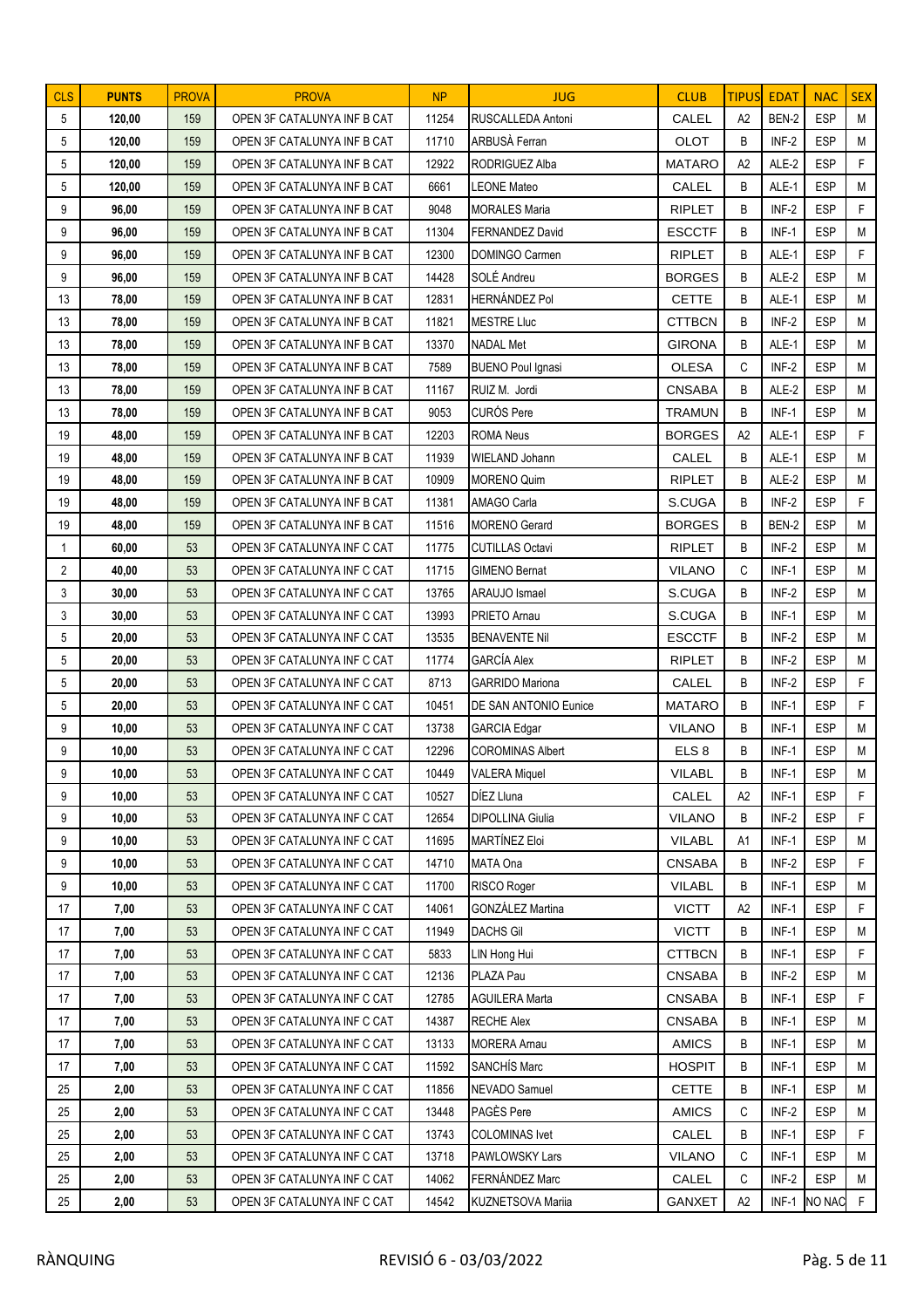| <b>CLS</b>     | <b>PUNTS</b> | <b>PROVA</b> | <b>PROVA</b>                | NP    | <b>JUG</b>                | <b>CLUB</b>      | <b>TIPUS</b>   | <b>EDAT</b> | <b>NAC</b> | <b>SEX</b>  |
|----------------|--------------|--------------|-----------------------------|-------|---------------------------|------------------|----------------|-------------|------------|-------------|
| 25             | 2,00         | 53           | OPEN 3F CATALUNYA INF C CAT | 14988 | <b>LUCAS Pablo</b>        | <b>CTTBDN</b>    | C              | $INF-1$     | <b>ESP</b> | M           |
| 25             | 2,00         | 53           | OPEN 3F CATALUNYA INF C CAT | 14947 | <b>HERNANDEZ</b> Eder     | <b>AMICS</b>     | С              | INF-2       | <b>ESP</b> | M           |
| 33             | 0,00         | 53           | OPEN 3F CATALUNYA INF C CAT | 14585 | SANTIAGO Ruben            | CALEL            | C              | INF-2       | <b>ESP</b> | M           |
| 33             | 0,00         | 53           | OPEN 3F CATALUNYA INF C CAT | 11862 | <b>PUJOL Biel</b>         | ELS <sub>8</sub> | B              | $INF-1$     | <b>ESP</b> | M           |
| 33             | 0,00         | 53           | OPEN 3F CATALUNYA INF C CAT | 12259 | <b>ARCOS Lola</b>         | CALEL            | B              | $INF-1$     | <b>ESP</b> | F           |
| 1              | 200,00       | 54           | OPEN 3F CATALUNYA ALE A CAT | 15811 | <b>NEGREDO Eric</b>       | <b>BORGES</b>    | B              | BEN-2       | <b>ESP</b> | M           |
| $\overline{2}$ | 160,00       | 54           | OPEN 3F CATALUNYA ALE A CAT | 11867 | <b>BOUCHERIE Enoc</b>     | <b>AMICS</b>     | B              | ALE-2       | <b>ESP</b> | M           |
| 3              | 120,00       | 54           | OPEN 3F CATALUNYA ALE A CAT | 12724 | <b>ESTIVILL Cristina</b>  | S.CUGA           | B              | ALE-2       | <b>ESP</b> | F           |
| 3              | 120,00       | 54           | OPEN 3F CATALUNYA ALE A CAT | 12395 | <b>MARTÍN Aleix</b>       | <b>ESCCTF</b>    | B              | ALE-2       | <b>ESP</b> | M           |
| 5              | 100,00       | 54           | OPEN 3F CATALUNYA ALE A CAT | 6764  | <b>FONT Laia</b>          | CALEL            | A2             | ALE-1       | <b>ESP</b> | F           |
| 5              | 100,00       | 54           | OPEN 3F CATALUNYA ALE A CAT | 14611 | <b>HERMIDA Aleix</b>      | <b>CETTE</b>     | B              | BEN-2       | <b>ESP</b> | M           |
| 5              | 100,00       | 54           | OPEN 3F CATALUNYA ALE A CAT | 15279 | MARTÍNEZ Rafael           | <b>CAMBRI</b>    | B              | BEN-1       | <b>ESP</b> | M           |
| 5              | 100,00       | 54           | OPEN 3F CATALUNYA ALE A CAT | 12726 | CASTELLÓ Marc             | <b>MOLLSA</b>    | B              | BEN-2       | <b>ESP</b> | M           |
| 9              | 80,00        | 54           | OPEN 3F CATALUNYA ALE A CAT | 12725 | SOLER Blai                | <b>MOLLSA</b>    | B              | ALE-2       | <b>ESP</b> | M           |
| 9              | 80,00        | 54           | OPEN 3F CATALUNYA ALE A CAT | 10228 | MARTÍNEZ Maria            | CALEL            | B              | ALE-1       | <b>ESP</b> | F           |
| 9              | 80,00        | 54           | OPEN 3F CATALUNYA ALE A CAT | 10859 | <b>GARCÍA Albert</b>      | <b>AMICS</b>     | B              | ALE-2       | <b>ESP</b> | M           |
| 9              | 80,00        | 54           | OPEN 3F CATALUNYA ALE A CAT | 13347 | <b>MASDEU Miquel</b>      | <b>GIRONA</b>    | B              | BEN-2       | <b>ESP</b> | M           |
| 13             | 65,00        | 54           | OPEN 3F CATALUNYA ALE A CAT | 12382 | TUBERT Ivó                | <b>BASCA</b>     | B              | BEN-2       | <b>ESP</b> | M           |
| 13             | 65,00        | 54           | OPEN 3F CATALUNYA ALE A CAT | 13776 | <b>GARCIA Eudald</b>      | <b>MOLLSA</b>    | B              | BEN-2       | <b>ESP</b> | M           |
| 13             | 65,00        | 54           | OPEN 3F CATALUNYA ALE A CAT | 14009 | TORRENTS Laura            | <b>VICTT</b>     | A2             | ALE-2       | <b>ESP</b> | F           |
| 13             | 65,00        | 54           | OPEN 3F CATALUNYA ALE A CAT | 12380 | CORTADA Otger             | <b>BASCA</b>     | B              | ALE-1       | <b>ESP</b> | M           |
| 13             | 65,00        | 54           | OPEN 3F CATALUNYA ALE A CAT | 11771 | <b>ARNAU Ariadna</b>      | <b>RIPLET</b>    | B              | BEN-1       | <b>ESP</b> | F           |
| 13             | 65,00        | 54           | OPEN 3F CATALUNYA ALE A CAT | 10854 | NAVACERRADA Estel         | <b>AMICS</b>     | A <sub>2</sub> | ALE-2       | <b>ESP</b> | F           |
| 19             | 40,00        | 54           | OPEN 3F CATALUNYA ALE A CAT | 13369 | <b>AMANTIA Liam</b>       | <b>CTTBDN</b>    | B              | BEN-2       | <b>ESP</b> | M           |
| 19             | 40,00        | 54           | OPEN 3F CATALUNYA ALE A CAT | 13995 | <b>PUJALES Victor</b>     | <b>GANXET</b>    | B              | ALE-2       | <b>ESP</b> | M           |
| 19             | 40,00        | 54           | OPEN 3F CATALUNYA ALE A CAT | 14268 | MARTINEZ Jordi            | <b>GANXET</b>    | B              | ALE-1       | <b>ESP</b> | M           |
| 19             | 40,00        | 54           | OPEN 3F CATALUNYA ALE A CAT | 14588 | <b>MANRESA Jana</b>       | <b>GANXET</b>    | B              | BEN-2       | <b>ESP</b> | F           |
| 19             | 40,00        | 54           | OPEN 3F CATALUNYA ALE A CAT | 13392 | <b>BOSCH Arnau</b>        | <b>BASCA</b>     | B              | BEN-2       | <b>ESP</b> | M           |
| 19             | 40,00        | 54           | OPEN 3F CATALUNYA ALE A CAT | 14590 | <b>MARQUES Anna</b>       | <b>CTGALI</b>    | C              | ALE-1       | <b>ESP</b> | F           |
| $\mathbf 1$    | 80,00        | 55           | OPEN 3F CATALUNYA ALE B CAT | 15045 | <b>BAQUEDANO Bruno</b>    | GANXET           | B              | ALE-2       | ESP        | M           |
| $\overline{2}$ | 64,00        | 55           | OPEN 3F CATALUNYA ALE B CAT | 13330 | SERRA Pol                 | <b>MOLLSA</b>    | B              | ALE-2       | <b>ESP</b> | M           |
| 3              | 48,00        | 55           | OPEN 3F CATALUNYA ALE B CAT | 12258 | ARCOS Candela             | CALEL            | B              | ALE-2       | <b>ESP</b> | F           |
| 3              | 48,00        | 55           | OPEN 3F CATALUNYA ALE B CAT | 14891 | <b>PROUS Gerard</b>       | <b>GANXET</b>    | В              | ALE-2       | <b>ESP</b> | M           |
| 5              | 40,00        | 55           | OPEN 3F CATALUNYA ALE B CAT | 13447 | PAGÈS Mireia              | <b>AMICS</b>     | A2             | ALE-1       | <b>ESP</b> | F           |
| 5              | 40,00        | 55           | OPEN 3F CATALUNYA ALE B CAT | 10826 | SAMPEDRO Yerai            | <b>GANXET</b>    | B              | ALE-1       | <b>ESP</b> | M           |
| 5              | 40,00        | 55           | OPEN 3F CATALUNYA ALE B CAT | 11640 | ROS Guillem               | <b>RIPLET</b>    | B              | ALE-1       | <b>ESP</b> | M           |
| 5              | 40,00        | 55           | OPEN 3F CATALUNYA ALE B CAT | 15069 | LLOVET Arnau              | S.CUGA           | C              | ALE-1       | <b>ESP</b> | М           |
| 9              | 32,00        | 55           | OPEN 3F CATALUNYA ALE B CAT | 14179 | <b>CARACUEL Daniel</b>    | AMICS            | B              | BEN-2       | <b>ESP</b> | M           |
| 9              | 32,00        | 55           | OPEN 3F CATALUNYA ALE B CAT | 12519 | <b>BENET Elsa</b>         | <b>RIPLET</b>    | B              | BEN-1       | <b>ESP</b> | F           |
| 9              | 32,00        | 55           | OPEN 3F CATALUNYA ALE B CAT | 14223 | GRANADOS Joan             | <b>CTTBDN</b>    | В              | BEN-1       | <b>ESP</b> | M           |
| 9              | 32,00        | 55           | OPEN 3F CATALUNYA ALE B CAT | 14597 | <b>TORRENTE Eudald</b>    | <b>CTTBDN</b>    | B              | BEN-1       | <b>ESP</b> | M           |
| 13             | 26,00        | 55           | OPEN 3F CATALUNYA ALE B CAT | 13382 | <b>AGUILERA Alejandro</b> | <b>CNSABA</b>    | В              | BEN-1       | <b>ESP</b> | М           |
| 13             | 26,00        | 55           | OPEN 3F CATALUNYA ALE B CAT | 10853 | MAMPEL N. Ramon           | <b>AMICS</b>     | B              | BEN-2       | <b>ESP</b> | M           |
| 13             | 26,00        | 55           | OPEN 3F CATALUNYA ALE B CAT | 13838 | <b>TORRADEFLOT Ricard</b> | <b>BORGES</b>    | C              | BEN-2       | <b>ESP</b> | M           |
| 13             | 26,00        | 55           | OPEN 3F CATALUNYA ALE B CAT | 14477 | <b>BARRANCO Laia</b>      | GANXET           | В              | BEN-2       | <b>ESP</b> | F           |
| 13             | 26,00        | 55           | OPEN 3F CATALUNYA ALE B CAT | 14002 | ALENTÀ Unai               | <b>BORGES</b>    | C              | PRE-0       | <b>ESP</b> | M           |
| 13             | 26,00        | 55           | OPEN 3F CATALUNYA ALE B CAT | 14001 | ALENTÀ Cesc               | <b>BORGES</b>    | C              | BEN-2       | <b>ESP</b> | M           |
| 19             | 16,00        | 55           | OPEN 3F CATALUNYA ALE B CAT | 13520 | <b>VILA Josep</b>         | <b>CNSABA</b>    | B              | BEN-1       | <b>ESP</b> | M           |
| 19             | 16,00        | 55           | OPEN 3F CATALUNYA ALE B CAT | 14601 | MAYNÉ Ona                 | <b>BASCA</b>     | A2             | ALE-1       | <b>ESP</b> | $\mathsf F$ |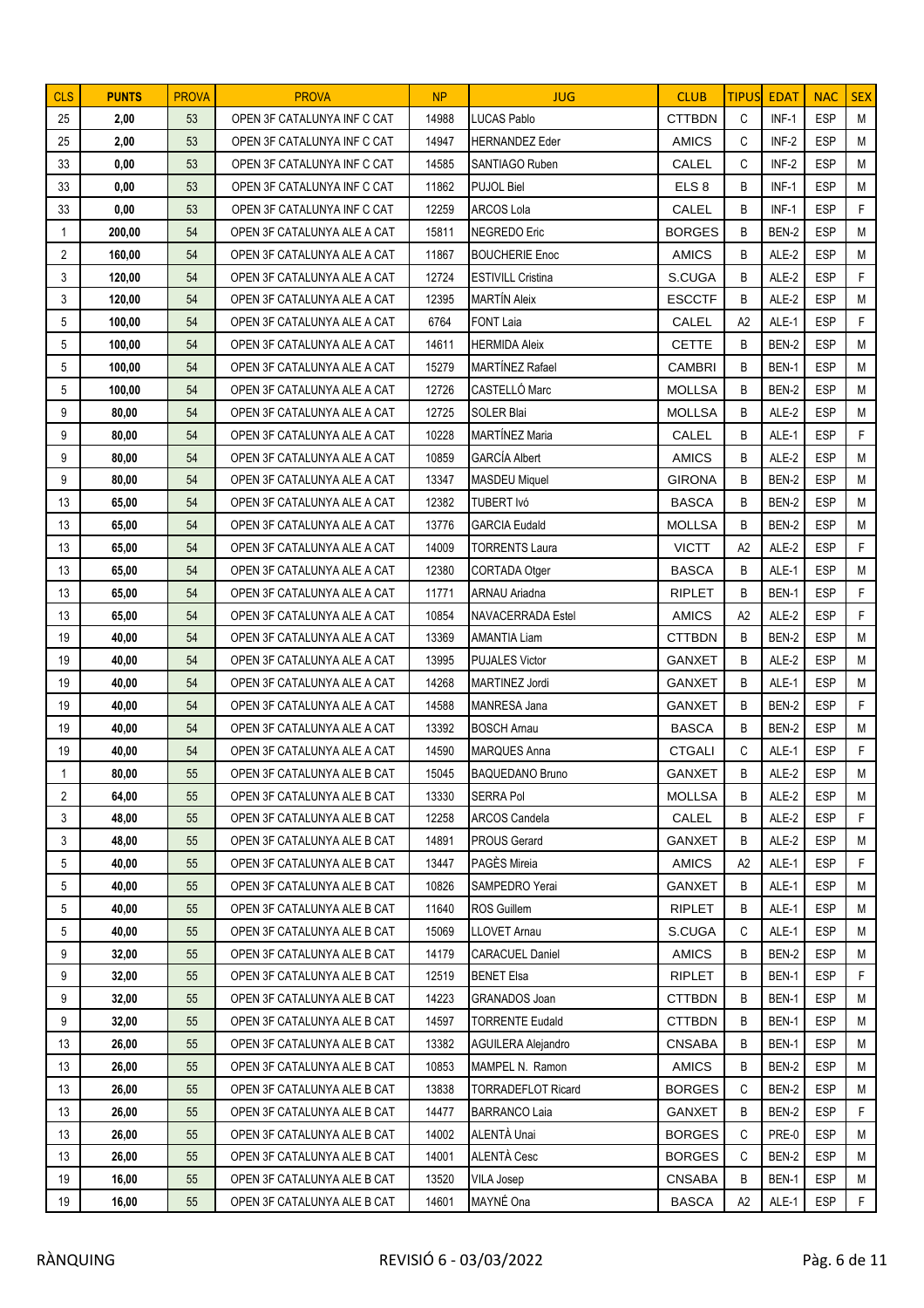| <b>CLS</b>                   | <b>PUNTS</b>     | <b>PROVA</b> | <b>PROVA</b>                                       | <b>NP</b>      | <b>JUG</b>                             | <b>CLUB</b>            | <b>TIPUS</b>   | <b>EDAT</b>    | <b>NAC</b>               | <b>SEX</b> |
|------------------------------|------------------|--------------|----------------------------------------------------|----------------|----------------------------------------|------------------------|----------------|----------------|--------------------------|------------|
| 19                           | 16,00            | 55           | OPEN 3F CATALUNYA ALE B CAT                        | 14650          | <b>PETER Patrick</b>                   | <b>GANXET</b>          | B              |                | ALE-1 NO NAC             | M          |
| -1                           | 30,00            | 56           | OPEN 3F CATALUNYA ALE C CAT                        | 13709          | PONCE Lucas                            | <b>FALCO</b>           | B              | BEN-1          | <b>ESP</b>               | M          |
| $\overline{2}$               | 20,00            | 56           | OPEN 3F CATALUNYA ALE C CAT                        | 14481          | LOPEZ Iker                             | <b>GANXET</b>          | B              | ALE-2          | <b>ESP</b>               | M          |
| 3                            | 15,00            | 56           | OPEN 3F CATALUNYA ALE C CAT                        | 14129          | NAVARRO Laia                           | <b>CTTBDN</b>          | B              | ALE-1          | <b>ESP</b>               | F          |
| 3                            | 15,00            | 56           | OPEN 3F CATALUNYA ALE C CAT                        | 14003          | <b>SERRANO Alvaro</b>                  | <b>BORGES</b>          | C              | ALE-1          | <b>ESP</b>               | M          |
| 5                            | 10,00            | 56           | OPEN 3F CATALUNYA ALE C CAT                        | 14503          | <b>BERTOLIN Dylan</b>                  | <b>HOSPIT</b>          | C              | ALE-1          | <b>ESP</b>               | M          |
| 5                            | 10,00            | 56           | OPEN 3F CATALUNYA ALE C CAT                        | 14531          | <b>CUCCHIETTI Gio</b>                  | <b>ESCCTF</b>          | C              | ALE-2          | <b>ESP</b>               | M          |
| 5                            | 10,00            | 56           | OPEN 3F CATALUNYA ALE C CAT                        | 14721          | <b>COLL Biel</b>                       | <b>GIRONA</b>          | B              | ALE-1          | <b>ESP</b>               | M          |
| 5                            | 10,00            | 56           | OPEN 3F CATALUNYA ALE C CAT                        | 14761          | CARAZO Alan                            | <b>BORGES</b>          | C              | ALE-1          | <b>ESP</b>               | M          |
| 9                            | 5,00             | 56           | OPEN 3F CATALUNYA ALE C CAT                        | 14263          | <b>SERRET Emma</b>                     | <b>TTCAS</b>           | B              | BEN-2          | <b>ESP</b>               | F          |
| 9                            | 5,00             | 56           | OPEN 3F CATALUNYA ALE C CAT                        | 15046          | <b>BAQUEDANO Sofia</b>                 | <b>GANXET</b>          | B              | ALE-2          | <b>ESP</b>               | F          |
| 9                            | 5,00             | 56           | OPEN 3F CATALUNYA ALE C CAT                        | 15559          | <b>MATA Martina</b>                    | <b>CNSABA</b>          | C              | ALE-1          | <b>ESP</b>               | F          |
| 9                            | 5,00             | 56           | OPEN 3F CATALUNYA ALE C CAT                        | 15199          | <b>AIONESEI Arnau Andrei</b>           | <b>FALCO</b>           | C              | BEN-2          | <b>ESP</b>               | M          |
| 13                           | 4,25             | 56           | OPEN 3F CATALUNYA ALE C CAT                        | 14456          | MONNÉ Anna                             | <b>BORGES</b>          | B              | ALE-1          | <b>ESP</b>               | F          |
| 13                           | 4,25             | 56           | OPEN 3F CATALUNYA ALE C CAT                        | 15239          | <b>ARAQUE Aina</b>                     | <b>GANXET</b>          | B              | BEN-2          | <b>ESP</b>               | F          |
| 1                            | 2.500,00         | 45           | OPEN 3F CATALUNYA ADA CAT                          | 6391           | PAREDES Ferran                         | LLUÏSO                 | A2             | INF-2          | <b>ESP</b>               | M          |
| $\overline{2}$               | 2.000,00         | 45           | OPEN 3F CATALUNYA ADA CAT                          | 11165          | <b>DINARES Jordi</b>                   | <b>CNSABA</b>          | A2             | S21-2          | <b>ESP</b>               | M          |
| 3                            | 1.500,00         | 45           | OPEN 3F CATALUNYA ADA CAT                          | 12000          | <b>ARUMI Gil</b>                       | <b>RODA</b>            | C              | JUV-2          | <b>ESP</b>               | M          |
| 3                            | 1.500,00         | 45           | OPEN 3F CATALUNYA ADA CAT                          | 242            | <b>AZCON Joaquin</b>                   | CARDED                 | A1             | $V+65$         | <b>ESP</b>               | M          |
| 5                            | 1.000,00         | 45           | OPEN 3F CATALUNYA ADA CAT                          | 8837           | <b>CONSUEGRA Antonio Jose</b>          | CARDED                 | B              | $V+65$         | NO NAC                   | M          |
| 5                            | 1.000,00         | 45           | OPEN 3F CATALUNYA ADA CAT                          | 6567           | CHAVARRIA Isaac                        | CARDED                 | B              | $V + 40$       | <b>ESP</b>               | M          |
| 7                            | 750,00           | 45           | OPEN 3F CATALUNYA ADA CAT                          | 14386          | <b>ROMAN Adrian</b>                    | <b>CNSABA</b>          | C              | S21-1          | <b>ESP</b>               | M          |
| $\overline{7}$               | 750,00           | 45           | OPEN 3F CATALUNYA ADA CAT                          | 13915          | ARDEVOL Ariadna                        | <b>CNSABA</b>          | B              | JUV-1          | <b>ESP</b>               | F          |
| 1                            | 450,00           | 59           | BONUS OP CAT 3F S21 CAT                            | 4432           | RICO Lidia                             | <b>RIPLET</b>          | A2             | S21-3          | <b>ESP</b>               | F          |
| $\mathbf{1}$                 | 450,00           | 59           | BONUS OP CAT 3F S21 CAT                            | 4847           | PÈLACHS Martí                          | <b>TTCAS</b>           | A2             | S21-2          | <b>ESP</b>               | M          |
| 1                            | 450,00           | 59           | BONUS OP CAT 3F S21 CAT                            | 5311           | <b>LLORET Pau</b>                      | <b>CTTBDN</b>          | A2             | JUV-3          | <b>ESP</b>               | M          |
| 1                            | 450,00           | 59           | BONUS OP CAT 3F S21 CAT                            | 5955           | <b>MUNNÉ Mariona</b>                   | S.CUGA                 | A2             | JUV-1          | <b>ESP</b>               | F          |
| 1                            | 450,00           | 59           | BONUS OP CAT 3F S21 CAT                            | 6734           | PERETO Mireia                          | <b>RIPLET</b>          | A2             | S21-3          | <b>ESP</b>               | F.         |
| 1                            | 450,00           | 59           | BONUS OP CAT 3F S21 CAT                            | 6826           | <b>VENEGAS Edgar</b>                   | <b>VICTT</b>           | A2             | JUV-3          | <b>ESP</b>               | M          |
| $\mathbf 1$                  | 450,00           | 59           | BONUS OP CAT 3F S21 CAT                            | 7343           | <b>CINTAS Eric</b>                     | <b>CETTE</b>           | A2             | JUV-2          | ESP                      | M          |
| $\mathbf{1}$                 | 450,00           | 59           | BONUS OP CAT 3F S21 CAT                            | 7406           | PUIGMOLE Andreu                        | <b>TTCAS</b>           | A2             | JUV-3          | <b>ESP</b>               | M          |
| 1                            | 450,00           | 59           | BONUS OP CAT 3F S21 CAT                            | 7801           | EDO Jordi                              | ELS <sub>8</sub>       | A2             | S21-2          | <b>ESP</b>               | M          |
| $\mathbf{1}$                 | 450,00           | 59           | BONUS OP CAT 3F S21 CAT                            | 7933           | MORENO S. Alex                         | S.CUGA                 | A2             | INF-2          | ESP                      | M          |
| 1                            | 450,00           | 59           | BONUS OP CAT 3F S21 CAT                            | 8154           | <b>VIDAL Abril</b>                     | <b>BASCA</b>           | A2             | JUV-1          | <b>ESP</b>               | F          |
| 1                            | 450,00           | 59           | BONUS OP CAT 3F S21 CAT                            | 8315           | <b>BARRAU Rafael</b>                   | <b>AMICS</b>           | A2             | S21-2          | <b>ESP</b>               | M          |
| 1                            | 450,00           | 59           | BONUS OP CAT 3F S21 CAT<br>BONUS OP CAT 3F S21 CAT | 8593           | <b>GIMENO Biel</b>                     | <b>VICTT</b>           | A2             | JUV-3          | <b>ESP</b>               | M          |
| 1                            | 450,00           | 59<br>59     | BONUS OP CAT 3F S21 CAT                            | 10034<br>10177 | MIGUELES María<br><b>GARRIDO Martí</b> | <b>AMICS</b>           | A2             | JUV-2<br>JUV-1 | <b>ESP</b><br><b>ESP</b> | F<br>M     |
| $\mathbf{1}$<br>$\mathbf{1}$ | 450,00<br>450,00 | 59           | BONUS OP CAT 3F S21 CAT                            | 13093          | KISHCHUK Nazarii                       | CALEL<br><b>HOSPIT</b> | A2<br>A2       |                | JUV-3 NO NAC             | M          |
|                              | 300,00           | 60           | BONUS OP CAT 3F JUV CAT                            | 5311           | LLORET Pau                             | <b>CTTBDN</b>          | A2             | JUV-3          | <b>ESP</b>               | M          |
| 1<br>1                       | 300,00           | 60           | BONUS OP CAT 3F JUV CAT                            | 5955           | <b>MUNNÉ Mariona</b>                   | S.CUGA                 | A <sub>2</sub> | JUV-1          | <b>ESP</b>               | F          |
|                              | 300,00           | 60           | BONUS OP CAT 3F JUV CAT                            | 6318           | <b>TANG Ruixiang</b>                   | <b>BORGES</b>          | A2             | INF-2          | <b>ESP</b>               | М          |
| 1<br>1                       | 300,00           | 60           | BONUS OP CAT 3F JUV CAT                            | 6826           | <b>VENEGAS Edgar</b>                   | <b>VICTT</b>           | A2             | JUV-3          | <b>ESP</b>               | M          |
| $\mathbf{1}$                 | 300,00           | 60           | BONUS OP CAT 3F JUV CAT                            | 7278           | RUBIO Joel                             | <b>BORGES</b>          | A2             | JUV-3          | <b>ESP</b>               | M          |
| 1                            | 300,00           | 60           | BONUS OP CAT 3F JUV CAT                            | 7300           | LOPEZ Adam                             | <b>BORGES</b>          | A2             | JUV-2          | <b>ESP</b>               | M          |
| -1                           | 300,00           | 60           | BONUS OP CAT 3F JUV CAT                            | 7343           | <b>CINTAS Eric</b>                     | <b>CETTE</b>           | A2             | JUV-2          | <b>ESP</b>               | M          |
| 1                            | 300,00           | 60           | BONUS OP CAT 3F JUV CAT                            | 7406           | PUIGMOLE Andreu                        | <b>TTCAS</b>           | A2             | JUV-3          | <b>ESP</b>               | M          |
| 1                            | 300,00           | 60           | BONUS OP CAT 3F JUV CAT                            | 7933           | MORENO S. Alex                         | S.CUGA                 | A2             | INF-2          | <b>ESP</b>               | M          |
| 1                            | 300,00           | 60           | BONUS OP CAT 3F JUV CAT                            | 8154           | <b>VIDAL Abril</b>                     | <b>BASCA</b>           | A2             | JUV-1          | <b>ESP</b>               | F          |
|                              |                  |              |                                                    |                |                                        |                        |                |                |                          |            |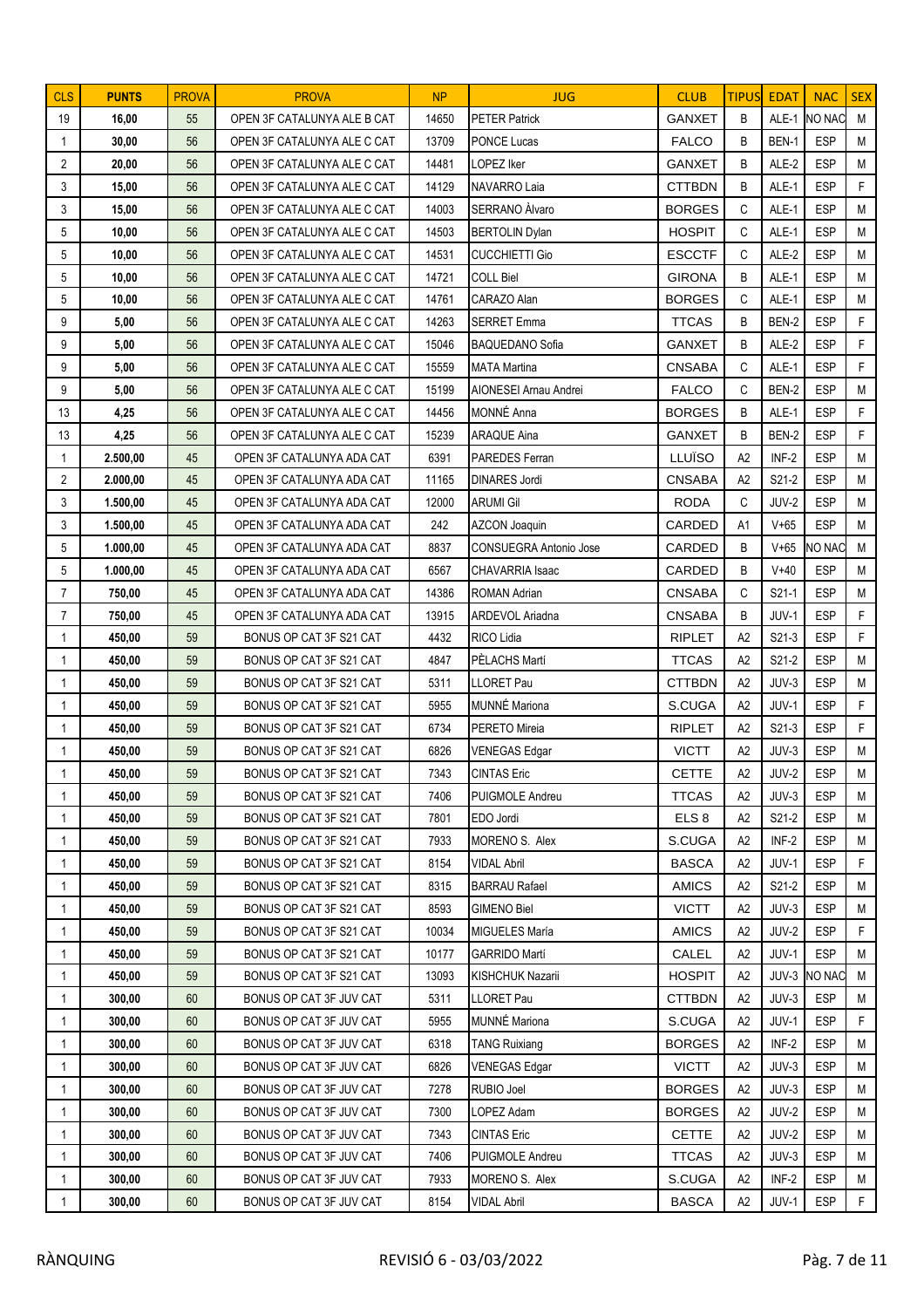| <b>CLS</b>     | <b>PUNTS</b>   | <b>PROVA</b> | <b>PROVA</b>                                       | NP            | <b>JUG</b>                                 | <b>CLUB</b>           | <b>TIPUS</b>   | <b>EDAT</b>    | <b>NAC</b>           | <b>SEX</b>   |
|----------------|----------------|--------------|----------------------------------------------------|---------------|--------------------------------------------|-----------------------|----------------|----------------|----------------------|--------------|
| $\mathbf{1}$   | 300,00         | 60           | BONUS OP CAT 3F JUV CAT                            | 8212          | <b>CARRERA</b> Francesc                    | <b>BORGES</b>         | A2             | INF-2          | <b>ESP</b>           | M            |
| $\mathbf{1}$   | 300,00         | 60           | BONUS OP CAT 3F JUV CAT                            | 8450          | SERRA Èlia                                 | <b>VILABL</b>         | A2             | JUV-2          | <b>ESP</b>           | F            |
| 1              | 300,00         | 60           | BONUS OP CAT 3F JUV CAT                            | 8505          | <b>VELEZ Ivan</b>                          | <b>HOSPIT</b>         | A2             | JUV-3          | <b>ESP</b>           | M            |
| $\mathbf 1$    | 300,00         | 60           | BONUS OP CAT 3F JUV CAT                            | 8592          | LARRUBIA Raquel                            | ELS <sub>8</sub>      | A2             | JUV-1          | <b>ESP</b>           | F            |
| 1              | 300,00         | 60           | BONUS OP CAT 3F JUV CAT                            | 8593          | <b>GIMENO Biel</b>                         | <b>VICTT</b>          | A2             | JUV-3          | <b>ESP</b>           | M            |
| 1              | 300,00         | 60           | BONUS OP CAT 3F JUV CAT                            | 8908          | KHIDASHELI Luca                            | <b>CNSABA</b>         | A2             | $INF-1$        | <b>ESP</b>           | М            |
| 1              | 300,00         | 60           | BONUS OP CAT 3F JUV CAT                            | 9209          | <b>MIARONS Amau</b>                        | <b>VICTT</b>          | A2             | JUV-3          | <b>ESP</b>           | M            |
| 1              | 300,00         | 60           | BONUS OP CAT 3F JUV CAT                            | 10034         | MIGUELES María                             | <b>AMICS</b>          | A2             | JUV-2          | <b>ESP</b>           | F            |
| -1             | 300,00         | 60           | BONUS OP CAT 3F JUV CAT                            | 10177         | <b>GARRIDO Martí</b>                       | CALEL                 | A2             | JUV-1          | <b>ESP</b>           | M            |
| 1              | 300,00         | 60           | BONUS OP CAT 3F JUV CAT                            | 10949         | SINGH Arashbir                             | OLOT                  | A2             | INF-2          | <b>ESP</b>           | M            |
| 1              | 300,00         | 60           | BONUS OP CAT 3F JUV CAT                            | 13093         | KISHCHUK Nazarii                           | <b>HOSPIT</b>         | A2             | JUV-3          | NO NAC               | M            |
| 1              | 100,00         | 61           | BONUS OP CAT 3F INF CAT                            | 6096          | POUS Jacob                                 | <b>MATARO</b>         | A2             | INF-2          | <b>ESP</b>           | M            |
| 1              | 100,00         | 61           | BONUS OP CAT 3F INF CAT                            | 6318          | <b>TANG Ruixiang</b>                       | <b>BORGES</b>         | A2             | INF-2          | <b>ESP</b>           | M            |
| 1              | 100,00         | 61           | BONUS OP CAT 3F INF CAT                            | 7371          | <b>MUNTADA Bernat</b>                      | <b>TRAMUN</b>         | B              | $INF-1$        | <b>ESP</b>           | M            |
| $\overline{1}$ | 100,00         | 61           | BONUS OP CAT 3F INF CAT                            | 7618          | <b>GUINART Joel</b>                        | ELS <sub>8</sub>      | A1             | INF-2          | <b>ESP</b>           | M            |
| $\mathbf 1$    | 100,00         | 61           | BONUS OP CAT 3F INF CAT                            | 7752          | <b>FONT Aniol</b>                          | <b>CNSABA</b>         | B              | ALE-2          | <b>ESP</b>           | M            |
| $\mathbf{1}$   | 100,00         | 61           | BONUS OP CAT 3F INF CAT                            | 7933          | MORENO S. Alex                             | S.CUGA                | A2             | INF-2          | <b>ESP</b>           | M            |
| 1              | 100,00         | 61           | BONUS OP CAT 3F INF CAT                            | 8013          | PORTELL Alex                               | <b>TRAMUN</b>         | A1             | INF-2          | <b>ESP</b>           | M            |
| 1              | 100,00         | 61           | BONUS OP CAT 3F INF CAT                            | 8199          | <b>CASANOVAS Laia</b>                      | <b>BORGES</b>         | A2             | $INF-1$        | <b>ESP</b>           | F            |
| $\mathbf{1}$   | 100,00         | 61           | BONUS OP CAT 3F INF CAT                            | 8212          | <b>CARRERA Francesc</b>                    | <b>BORGES</b>         | A2             | INF-2          | <b>ESP</b>           | M            |
| $\mathbf{1}$   | 100,00         | 61           | BONUS OP CAT 3F INF CAT                            | 8722          | <b>BACHS Mariona</b>                       | <b>CTTBDN</b>         | A2             | INF-2          | <b>ESP</b>           | F.           |
| $\mathbf 1$    | 100,00         | 61           | BONUS OP CAT 3F INF CAT                            | 8908          | KHIDASHELI Luca                            | <b>CNSABA</b>         | A2             | $INF-1$        | <b>ESP</b>           | M            |
| 1              | 100,00         | 61           | BONUS OP CAT 3F INF CAT                            | 9089          | <b>NATYNA Roman</b>                        | <b>OLOT</b>           | A2             | INF-2          | NO NAC               | M            |
| 1              | 100,00         | 61           | BONUS OP CAT 3F INF CAT                            | 10044         | LOPEZ Claudi                               | <b>BORGES</b>         | B              | $INF-1$        | <b>ESP</b>           | M            |
| $\mathbf{1}$   | 100,00         | 61           | BONUS OP CAT 3F INF CAT                            | 10139         | HUERTAS Bruno                              | S.CUGA                | A2             | INF-2          | <b>ESP</b>           | M            |
| 1              | 100,00         | 61           | BONUS OP CAT 3F INF CAT                            | 10388         | PAGE Alex                                  | <b>CETTE</b>          | B              | ALE-1          | <b>ESP</b>           | M            |
| $\mathbf{1}$   | 100,00         | 61           | BONUS OP CAT 3F INF CAT                            | 10452         | <b>COLL Arnau</b>                          | <b>VILABL</b>         | A1             | $INF-1$        | <b>ESP</b>           | M            |
| 1              | 100,00         | 61           | BONUS OP CAT 3F INF CAT                            | 10526         | <b>ABIO Xavier</b>                         | CALEL                 | A1             | INF-2          | <b>ESP</b>           | M            |
| 1              | 100,00         | 61           | BONUS OP CAT 3F INF CAT                            | 10885         | <b>LOZANO Manel</b>                        | LLUÏSO                | B              | ALE-2          | <b>ESP</b>           | $\mathsf{M}$ |
| $\mathbf 1$    | 100,00         | 61           | BONUS OP CAT 3F INF CAT                            | 10949         | SINGH Arashbir                             | OLOT                  | A <sub>2</sub> | $INF-2$        | ESP                  | ${\sf M}$    |
| $\mathbf{1}$   | 100,00         | 61           | BONUS OP CAT 3F INF CAT                            | 10969         | <b>AMILL Marc</b>                          | <b>BORGES</b>         | B              | INF-2          | <b>ESP</b>           | M            |
| $\mathbf{1}$   | 100,00         | 61           | BONUS OP CAT 3F INF CAT                            | 11168         | BARBERA SO. Joan                           | <b>CNSABA</b>         | A2             | ALE-2          | <b>ESP</b>           | M            |
| $\mathbf{1}$   | 100,00         | 61           | BONUS OP CAT 3F INF CAT                            | 11552         | <b>PIJUAN Guillem</b>                      | <b>MATARO</b>         | A2             | INF-2          | <b>ESP</b>           | M            |
| $\mathbf{1}$   | 100,00         | 61           | BONUS OP CAT 3F INF CAT                            | 11951         | RODRÍGUEZ Biel                             | <b>VICTT</b>          | B              | INF-2          | <b>ESP</b>           | M            |
| 1              | 100,00         | 61           | BONUS OP CAT 3F INF CAT                            | 12201         | ROMA Xènia                                 | <b>BORGES</b>         | A2             | INF-2          | <b>ESP</b>           | F            |
| 1              | 100,00         | 61           | BONUS OP CAT 3F INF CAT                            | 12234         | SORNÍ Toni                                 | <b>TORTOS</b>         | B              | ALE-1          | <b>ESP</b>           | M            |
| 1              | 100,00         | 61           | BONUS OP CAT 3F INF CAT                            | 12244         | ESCODA Abril                               | <b>GIRONA</b>         | A2             | INF-1          | <b>ESP</b>           | F            |
| $\mathbf{1}$   | 100,00         | 61           | BONUS OP CAT 3F INF CAT                            | 12293         | <b>MASDEU Abril</b>                        | <b>GIRONA</b>         | A2             | $INF-1$        | <b>ESP</b>           | F            |
| $\mathbf{1}$   | 100,00         | 61           | BONUS OP CAT 3F INF CAT                            | 12838         | ZOU Tian Qi                                | S.CUGA                | В              | $INF-1$        | <b>ESP</b>           | M            |
| 1              | 100,00         | 61           | BONUS OP CAT 3F INF CAT                            | 12839         | ZOU Tian Xiang                             | S.CUGA                | В              | ALE-1          | <b>ESP</b>           | М            |
| 1              | 100,00         | 61           | BONUS OP CAT 3F INF CAT                            | 13267         | SERRET Joan                                | <b>BORGES</b>         | B              | ALE-2          | <b>ESP</b>           | M            |
| 1              | 100,00         | 61           | BONUS OP CAT 3F INF CAT                            | 14156         | <b>GHASEMI Soheil</b>                      | <b>HOSPIT</b>         | A1<br>B        | INF-2<br>ALE-1 | NO NAC<br><b>ESP</b> | M<br>M       |
| 1              | 50,00          | 62           | BONUS OP CAT 3F ALE CAT                            | 6661          | LEONE Mateo                                | CALEL                 |                |                | ESP                  | F            |
| 1              | 50,00          | 62<br>62     | BONUS OP CAT 3F ALE CAT                            | 6764          | FONT Laia                                  | CALEL                 | A2<br>B        | ALE-1          | <b>ESP</b>           | M            |
| 1              | 50,00          | 62           | BONUS OP CAT 3F ALE CAT                            | 7752<br>10228 | <b>FONT Aniol</b><br><b>MARTÍNEZ Maria</b> | <b>CNSABA</b>         |                | ALE-2<br>ALE-1 | <b>ESP</b>           | F            |
| $\mathbf{1}$   | 50,00<br>50,00 | 62           | BONUS OP CAT 3F ALE CAT<br>BONUS OP CAT 3F ALE CAT | 10388         | PAGE Alex                                  | CALEL<br><b>CETTE</b> | B<br>В         | ALE-1          | <b>ESP</b>           | M            |
| 1              | 50,00          | 62           | BONUS OP CAT 3F ALE CAT                            | 10464         | POCH Roger                                 | <b>TTCAS</b>          | B              | ALE-1          | <b>ESP</b>           | M            |
| 1              |                |              |                                                    | 10854         |                                            |                       |                |                |                      | $\mathsf F$  |
| 1              | 50,00          | 62           | BONUS OP CAT 3F ALE CAT                            |               | NAVACERRADA Estel                          | <b>AMICS</b>          | A <sub>2</sub> | ALE-2          | <b>ESP</b>           |              |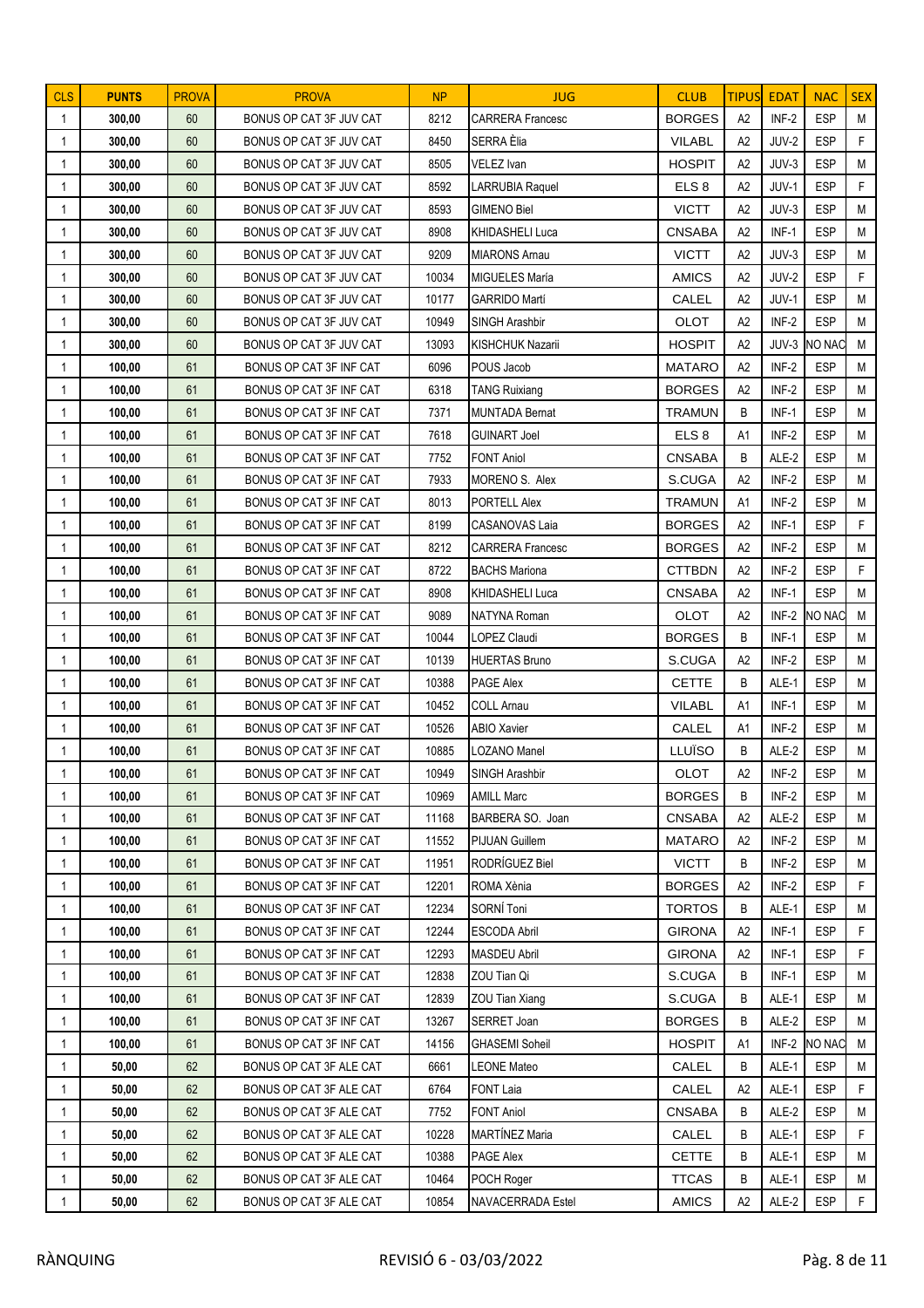| <b>CLS</b>                   | <b>PUNTS</b>   | <b>PROVA</b> | <b>PROVA</b>                                       | NP             | <b>JUG</b>                                 | <b>CLUB</b>                    | <b>TIPUS</b>   | <b>EDAT</b>    | <b>NAC</b>               | <b>SEX</b>   |
|------------------------------|----------------|--------------|----------------------------------------------------|----------------|--------------------------------------------|--------------------------------|----------------|----------------|--------------------------|--------------|
| $\mathbf{1}$                 | 50,00          | 62           | BONUS OP CAT 3F ALE CAT                            | 10855          | CATALÁN Roger                              | <b>AMICS</b>                   | B              | ALE-2          | <b>ESP</b>               | M            |
| $\mathbf{1}$                 | 50,00          | 62           | BONUS OP CAT 3F ALE CAT                            | 10859          | <b>GARCÍA Albert</b>                       | <b>AMICS</b>                   | B              | ALE-2          | <b>ESP</b>               | M            |
| $\mathbf{1}$                 | 50,00          | 62           | BONUS OP CAT 3F ALE CAT                            | 10862          | <b>SANS Martina</b>                        | <b>MATARO</b>                  | A2             | ALE-2          | <b>ESP</b>               | F            |
| $\mathbf 1$                  | 50,00          | 62           | BONUS OP CAT 3F ALE CAT                            | 10885          | <b>LOZANO Manel</b>                        | LLUÏSO                         | B              | ALE-2          | <b>ESP</b>               | M            |
| 1                            | 50,00          | 62           | BONUS OP CAT 3F ALE CAT                            | 10909          | <b>MORENO Quim</b>                         | <b>RIPLET</b>                  | B              | ALE-2          | <b>ESP</b>               | M            |
| 1                            | 50,00          | 62           | BONUS OP CAT 3F ALE CAT                            | 11167          | RUIZ M. Jordi                              | <b>CNSABA</b>                  | B              | ALE-2          | <b>ESP</b>               | М            |
| 1                            | 50,00          | 62           | BONUS OP CAT 3F ALE CAT                            | 11168          | BARBERA SO. Joan                           | <b>CNSABA</b>                  | A2             | ALE-2          | <b>ESP</b>               | M            |
| 1                            | 50,00          | 62           | BONUS OP CAT 3F ALE CAT                            | 11254          | RUSCALLEDA Antoni                          | CALEL                          | A2             | BEN-2          | <b>ESP</b>               | M            |
| -1                           | 50,00          | 62           | BONUS OP CAT 3F ALE CAT                            | 11516          | <b>MORENO</b> Gerard                       | <b>BORGES</b>                  | B              | BEN-2          | <b>ESP</b>               | M            |
| 1                            | 50,00          | 62           | BONUS OP CAT 3F ALE CAT                            | 11537          | MATARÓ Isaac                               | <b>MATARO</b>                  | B              | ALE-1          | <b>ESP</b>               | M            |
| 1                            | 50,00          | 62           | BONUS OP CAT 3F ALE CAT                            | 11561          | PAGÈS Anna                                 | <b>AMICS</b>                   | A2             | ALE-1          | <b>ESP</b>               | F            |
| 1                            | 50,00          | 62           | BONUS OP CAT 3F ALE CAT                            | 11643          | <b>BARBERÀ Quim</b>                        | <b>CNSABA</b>                  | B              | BEN-2          | <b>ESP</b>               | M            |
| $\mathbf{1}$                 | 50,00          | 62           | BONUS OP CAT 3F ALE CAT                            | 11771          | <b>ARNAU Ariadna</b>                       | <b>RIPLET</b>                  | B              | BEN-1          | <b>ESP</b>               | F            |
| 1                            | 50,00          | 62           | BONUS OP CAT 3F ALE CAT                            | 11867          | <b>BOUCHERIE Enoc</b>                      | <b>AMICS</b>                   | B              | ALE-2          | <b>ESP</b>               | M            |
| $\overline{1}$               | 50,00          | 62           | BONUS OP CAT 3F ALE CAT                            | 11939          | WIELAND Johann                             | CALEL                          | B              | ALE-1          | <b>ESP</b>               | M            |
| $\mathbf 1$                  | 50,00          | 62           | BONUS OP CAT 3F ALE CAT                            | 12203          | <b>ROMA Neus</b>                           | <b>BORGES</b>                  | A2             | ALE-1          | <b>ESP</b>               | F            |
| $\mathbf{1}$                 | 50,00          | 62           | BONUS OP CAT 3F ALE CAT                            | 12233          | SORNÍ Faust                                | <b>TORTOS</b>                  | B              | BEN-2          | <b>ESP</b>               | M            |
| 1                            | 50,00          | 62           | BONUS OP CAT 3F ALE CAT                            | 12234          | SORNÍ Toni                                 | <b>TORTOS</b>                  | B              | ALE-1          | <b>ESP</b>               | M            |
| 1                            | 50,00          | 62           | BONUS OP CAT 3F ALE CAT                            | 12300          | DOMINGO Carmen                             | <b>RIPLET</b>                  | B              | ALE-1          | <b>ESP</b>               | F            |
| 1                            | 50,00          | 62           | BONUS OP CAT 3F ALE CAT                            | 12380          | CORTADA Otger                              | <b>BASCA</b>                   | B              | ALE-1          | <b>ESP</b>               | M            |
| $\mathbf{1}$                 | 50,00          | 62           | BONUS OP CAT 3F ALE CAT                            | 12382          | TUBERT Ivó                                 | <b>BASCA</b>                   | B              | BEN-2          | <b>ESP</b>               | M            |
| $\mathbf 1$                  | 50,00          | 62           | BONUS OP CAT 3F ALE CAT                            | 12395          | <b>MARTÍN Aleix</b>                        | <b>ESCCTF</b>                  | B              | ALE-2          | <b>ESP</b>               | M            |
| 1                            | 50,00          | 62           | BONUS OP CAT 3F ALE CAT                            | 12682          | CARRO Sofia                                | S.CUGA                         | B              | ALE-1          | <b>ESP</b>               | F            |
| 1                            | 50,00          | 62           | BONUS OP CAT 3F ALE CAT                            | 12724          | <b>ESTIVILL Cristina</b>                   | S.CUGA                         | B              | ALE-2          | <b>ESP</b>               | F            |
| 1                            | 50,00          | 62           | BONUS OP CAT 3F ALE CAT                            | 12725          | SOLER Blai                                 | <b>MOLLSA</b>                  | B              | ALE-2          | <b>ESP</b>               | M            |
| 1                            | 50,00          | 62           | BONUS OP CAT 3F ALE CAT                            | 12726          | CASTELLÓ Marc                              | <b>MOLLSA</b>                  | B              | BEN-2          | <b>ESP</b>               | M            |
| $\mathbf{1}$                 | 50,00          | 62           | BONUS OP CAT 3F ALE CAT                            | 12831          | <b>HERNÁNDEZ Pol</b>                       | <b>CETTE</b>                   | B              | ALE-1          | <b>ESP</b>               | M            |
| 1                            | 50,00          | 62           | BONUS OP CAT 3F ALE CAT                            | 12839          | ZOU Tian Xiang                             | S.CUGA                         | B              | ALE-1          | <b>ESP</b>               | M            |
| 1                            | 50,00          | 62           | BONUS OP CAT 3F ALE CAT                            | 12868          | <b>TORRENTS Joan</b>                       | <b>VICTT</b>                   | B              | ALE-2          | <b>ESP</b>               | $\mathsf{M}$ |
| $\mathbf 1$                  | 50,00          | 62           | BONUS OP CAT 3F ALE CAT                            | 12922          | RODRIGUEZ Alba                             | MATARO                         | A <sub>2</sub> | ALE-2          | ESP                      | F            |
| 1                            | 50,00          | 62           | BONUS OP CAT 3F ALE CAT                            | 13267          | <b>SERRET Joan</b><br><b>MASDEU Miquel</b> | <b>BORGES</b>                  | B<br>B         | ALE-2          | <b>ESP</b><br><b>ESP</b> | М<br>M       |
| $\mathbf{1}$<br>$\mathbf{1}$ | 50,00<br>50,00 | 62<br>62     | BONUS OP CAT 3F ALE CAT<br>BONUS OP CAT 3F ALE CAT | 13347<br>13369 | <b>AMANTIA Liam</b>                        | <b>GIRONA</b><br><b>CTTBDN</b> | B              | BEN-2<br>BEN-2 | <b>ESP</b>               | M            |
| 1                            | 50,00          | 62           | BONUS OP CAT 3F ALE CAT                            | 13370          | <b>NADAL Met</b>                           | <b>GIRONA</b>                  | B              | ALE-1          | <b>ESP</b>               | M            |
| 1                            | 50,00          | 62           | BONUS OP CAT 3F ALE CAT                            | 13392          | <b>BOSCH Arnau</b>                         | <b>BASCA</b>                   | B              | BEN-2          | <b>ESP</b>               | M            |
| 1                            | 50,00          | 62           | BONUS OP CAT 3F ALE CAT                            | 13679          | <b>BENET Adrià</b>                         | <b>BORGES</b>                  | B              | ALE-1          | <b>ESP</b>               | M            |
| 1                            | 50,00          | 62           | BONUS OP CAT 3F ALE CAT                            | 13713          | MAYOROV Ladimir                            | <b>TTCAS</b>                   | A1             | PRE-0          | <b>ESP</b>               | М            |
| 1                            | 50,00          | 62           | BONUS OP CAT 3F ALE CAT                            | 13758          | <b>CALLEJON Christian</b>                  | S.CUGA                         | B              | ALE-2          | <b>ESP</b>               | M            |
| 1                            | 50,00          | 62           | BONUS OP CAT 3F ALE CAT                            | 13776          | <b>GARCIA Eudald</b>                       | <b>MOLLSA</b>                  | B              | BEN-2          | <b>ESP</b>               | M            |
| 1                            | 50,00          | 62           | BONUS OP CAT 3F ALE CAT                            | 13995          | <b>PUJALES Victor</b>                      | <b>GANXET</b>                  | В              | ALE-2          | <b>ESP</b>               | М            |
| $\mathbf{1}$                 | 50,00          | 62           | BONUS OP CAT 3F ALE CAT                            | 14009          | <b>TORRENTS Laura</b>                      | <b>VICTT</b>                   | A2             | ALE-2          | <b>ESP</b>               | F            |
| 1                            | 50,00          | 62           | BONUS OP CAT 3F ALE CAT                            | 14268          | MARTINEZ Jordi                             | <b>GANXET</b>                  | B              | ALE-1          | <b>ESP</b>               | M            |
| 1                            | 50,00          | 62           | BONUS OP CAT 3F ALE CAT                            | 14428          | SOLÉ Andreu                                | <b>BORGES</b>                  | B              | ALE-2          | <b>ESP</b>               | M            |
| 1                            | 50,00          | 62           | BONUS OP CAT 3F ALE CAT                            | 14588          | MANRESA Jana                               | <b>GANXET</b>                  | В              | BEN-2          | <b>ESP</b>               | F            |
| 1                            | 50,00          | 62           | BONUS OP CAT 3F ALE CAT                            | 14590          | <b>MARQUES Anna</b>                        | <b>CTGALI</b>                  | C              | ALE-1          | <b>ESP</b>               | F.           |
| $\mathbf{1}$                 | 50,00          | 62           | BONUS OP CAT 3F ALE CAT                            | 14611          | <b>HERMIDA Aleix</b>                       | <b>CETTE</b>                   | B              | BEN-2          | <b>ESP</b>               | M            |
| 1                            | 50,00          | 62           | BONUS OP CAT 3F ALE CAT                            | 15279          | MARTÍNEZ Rafael                            | <b>CAMBRI</b>                  | В              | BEN-1          | <b>ESP</b>               | M            |
| 1                            | 50,00          | 62           | BONUS OP CAT 3F ALE CAT                            | 15811          | NEGREDO Eric                               | <b>BORGES</b>                  | B              | BEN-2          | <b>ESP</b>               | M            |
| 1                            | 16,50          | 63           | BONUS OP CAT 3F BEN CAT                            | 10853          | MAMPEL N. Ramon                            | <b>AMICS</b>                   | В              | BEN-2          | <b>ESP</b>               | M            |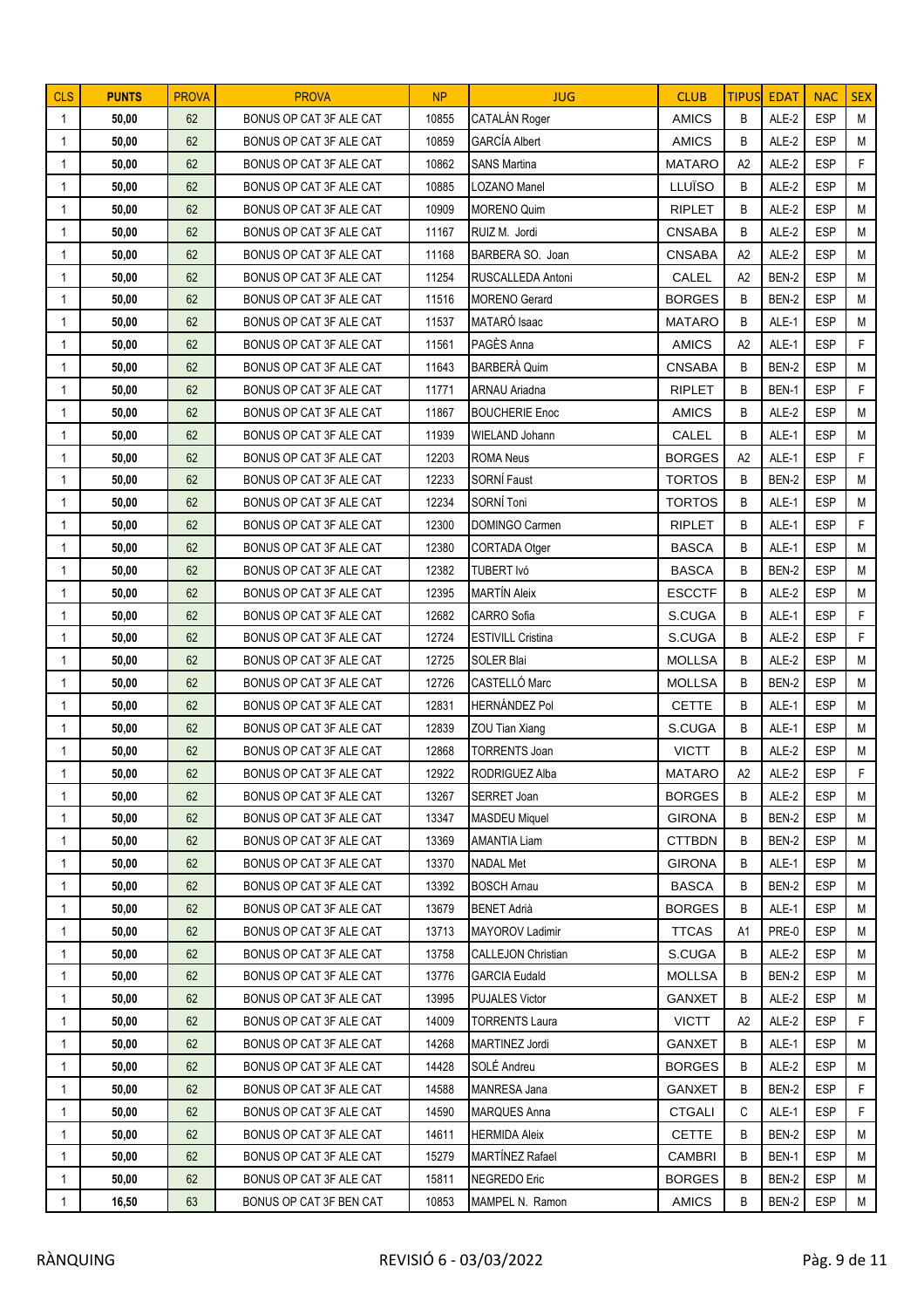| <b>CLS</b>     | <b>PUNTS</b> | <b>PROVA</b> | <b>PROVA</b>                       | <b>NP</b>    | <b>JUG</b>                                 | <b>CLUB</b>   | <b>TIPUS</b>   | <b>EDAT</b>    | <b>NAC</b>               | <b>SEX</b>  |
|----------------|--------------|--------------|------------------------------------|--------------|--------------------------------------------|---------------|----------------|----------------|--------------------------|-------------|
| $\mathbf{1}$   | 16,50        | 63           | BONUS OP CAT 3F BEN CAT            | 11254        | RUSCALLEDA Antoni                          | CALEL         | A2             | BEN-2          | <b>ESP</b>               | M           |
| $\mathbf{1}$   | 16,50        | 63           | BONUS OP CAT 3F BEN CAT            | 11516        | <b>MORENO</b> Gerard                       | <b>BORGES</b> | B              | BEN-2          | <b>ESP</b>               | M           |
| 1              | 16,50        | 63           | BONUS OP CAT 3F BEN CAT            | 11643        | BARBERÀ Quim                               | <b>CNSABA</b> | B              | BEN-2          | <b>ESP</b>               | M           |
| 1              | 16,50        | 63           | BONUS OP CAT 3F BEN CAT            | 11771        | <b>ARNAU Ariadna</b>                       | <b>RIPLET</b> | B              | BEN-1          | <b>ESP</b>               | F           |
| 1              | 16,50        | 63           | BONUS OP CAT 3F BEN CAT            | 12233        | SORNÍ Faust                                | <b>TORTOS</b> | B              | BEN-2          | <b>ESP</b>               | M           |
| $\mathbf{1}$   | 16,50        | 63           | BONUS OP CAT 3F BEN CAT            | 12382        | TUBERT Ivó                                 | <b>BASCA</b>  | B              | BEN-2          | <b>ESP</b>               | М           |
| $\mathbf{1}$   | 16,50        | 63           | BONUS OP CAT 3F BEN CAT            | 12519        | <b>BENET Elsa</b>                          | <b>RIPLET</b> | B              | BEN-1          | <b>ESP</b>               | F           |
| $\mathbf{1}$   | 16,50        | 63           | BONUS OP CAT 3F BEN CAT            | 12726        | CASTELLÓ Marc                              | <b>MOLLSA</b> | B              | BEN-2          | <b>ESP</b>               | M           |
| 1              | 16,50        | 63           | BONUS OP CAT 3F BEN CAT            | 13347        | <b>MASDEU Miquel</b>                       | <b>GIRONA</b> | B              | BEN-2          | <b>ESP</b>               | M           |
| 1              | 16,50        | 63           | BONUS OP CAT 3F BEN CAT            | 13369        | <b>AMANTIA Liam</b>                        | <b>CTTBDN</b> | B              | BEN-2          | <b>ESP</b>               | M           |
| 1              | 16,50        | 63           | BONUS OP CAT 3F BEN CAT            | 13382        | <b>AGUILERA Alejandro</b>                  | <b>CNSABA</b> | B              | BEN-1          | <b>ESP</b>               | M           |
| 1              | 16,50        | 63           | BONUS OP CAT 3F BEN CAT            | 13392        | <b>BOSCH Arnau</b>                         | <b>BASCA</b>  | B              | BEN-2          | <b>ESP</b>               | M           |
| $\mathbf{1}$   | 16,50        | 63           | BONUS OP CAT 3F BEN CAT            | 13520        | <b>VILA Josep</b>                          | <b>CNSABA</b> | B              | BEN-1          | <b>ESP</b>               | M           |
| $\mathbf{1}$   | 16,50        | 63           | BONUS OP CAT 3F BEN CAT            | 13713        | MAYOROV Ladimir                            | <b>TTCAS</b>  | A <sub>1</sub> | PRE-0          | <b>ESP</b>               | M           |
| 1              | 16,50        | 63           | BONUS OP CAT 3F BEN CAT            | 13776        | <b>GARCIA Eudald</b>                       | <b>MOLLSA</b> | B              | BEN-2          | ESP                      | M           |
| 1              | 16,50        | 63           | BONUS OP CAT 3F BEN CAT            | 13838        | <b>TORRADEFLOT Ricard</b>                  | <b>BORGES</b> | C              | BEN-2          | <b>ESP</b>               | M           |
| 1              | 16,50        | 63           | BONUS OP CAT 3F BEN CAT            | 14001        | ALENTÀ Cesc                                | <b>BORGES</b> | C              | BEN-2          | <b>ESP</b>               | M           |
| $\mathbf{1}$   | 16,50        | 63           | BONUS OP CAT 3F BEN CAT            | 14002        | ALENTÀ Unai                                | <b>BORGES</b> | C              | PRE-0          | <b>ESP</b>               | M           |
| 1              | 16,50        | 63           | BONUS OP CAT 3F BEN CAT            | 14179        | <b>CARACUEL Daniel</b>                     | <b>AMICS</b>  | B              | BEN-2          | <b>ESP</b>               | M           |
| 1              | 16,50        | 63           | BONUS OP CAT 3F BEN CAT            | 14223        | GRANADOS Joan                              | <b>CTTBDN</b> | B              | BEN-1          | <b>ESP</b>               | M           |
| $\mathbf{1}$   | 16,50        | 63           | BONUS OP CAT 3F BEN CAT            | 14477        | <b>BARRANCO Laia</b>                       | <b>GANXET</b> | B              | BEN-2          | <b>ESP</b>               | F.          |
| 1              | 16,50        | 63           | BONUS OP CAT 3F BEN CAT            | 14588        | <b>MANRESA Jana</b>                        | <b>GANXET</b> | B              | BEN-2          | <b>ESP</b>               | F           |
| 1              | 16,50        | 63           | BONUS OP CAT 3F BEN CAT            | 14597        | <b>TORRENTE Eudald</b>                     | <b>CTTBDN</b> | B              | BEN-1          | <b>ESP</b>               | M           |
| $\mathbf{1}$   | 16,50        | 63           | BONUS OP CAT 3F BEN CAT            | 14611        | <b>HERMIDA Aleix</b>                       | <b>CETTE</b>  | B              | BEN-2          | <b>ESP</b>               | M           |
| $\mathbf{1}$   | 16,50        | 63           | BONUS OP CAT 3F BEN CAT            | 15279        | <b>MARTÍNEZ Rafael</b>                     | <b>CAMBRI</b> | B              | BEN-1          | <b>ESP</b>               | М           |
| $\mathbf{1}$   | 16,50        | 63           | BONUS OP CAT 3F BEN CAT            | 15811        | <b>NEGREDO</b> Eric                        | <b>BORGES</b> | B              | BEN-2          | <b>ESP</b>               | M           |
|                |              |              | INCIDÈNCIES OPEN CATALUNYA 3a FASE |              |                                            |               |                |                |                          |             |
|                | 150,00       | 60           | BONUS OP CAT 3F JUV CAT            | 6732         | <b>MIRO LL. Marc</b>                       | <b>CALEL</b>  | A <sub>2</sub> | JUV-2          | <b>ESP</b>               | М           |
| $\overline{1}$ | 225,00       | 59           | <b>BONUS OP CAT 3F S21 CAT</b>     | 6732         | <b>MIRO LL. Marc</b>                       | <b>CALEL</b>  | A2             | JUV-2          | <b>ESP</b>               | M           |
|                | 300,00       | 60           | BONUS OP CAT 3F JUV CAT            | 7735         | <b>COLL Sílvia</b>                         | <b>VICTT</b>  | A2             | $JUV-1$        | <b>ESP</b>               | F           |
| $\overline{1}$ | 150,00       | 60           | BONUS OP CAT 3F JUV CAT            | 8640         | <b>BUENO Marina</b>                        | <b>CTTBDN</b> | A2             | JUV-2          | <b>ESP</b>               | F           |
| $\overline{1}$ | 100,00       | 61           | BONUS OP CAT 3F INF CAT            | 10782        | <b>MARTÍNEZ Oriol</b>                      | <b>VANORD</b> | B              | ALE-1          | <b>NO NAC</b>            | M           |
| $\mathbf{1}$   | 50,00        | 62           | BONUS OP CAT 3F ALE CAT            | 10782        | <b>MARTÍNEZ Oriol</b>                      | <b>VANORD</b> | B              | ALE-1          | <b>NO NAC</b>            | M           |
| $\mathbf{1}$   | 100,00       | 61           | BONUS OP CAT 3F INF CAT            | 7731         | <b>MOSCOSO Camila Renata</b>               | <b>VICTT</b>  | A2             | $INF-2$        | <b>ESP</b>               | F           |
| -1             | 100,00       | 61           | BONUS OP CAT 3F INF CAT            | 10190        | <b>SERRANO A. Francisco</b>                | <b>CNSABA</b> | B              | BEN-2          | <b>ESP</b>               | М           |
| $\mathbf{1}$   | 50,00        | 62           | BONUS OP CAT 3F ALE CAT            | 10190        | SERRANO A. Francisco                       | <b>CNSABA</b> | B              | BEN-2          | <b>ESP</b>               | M           |
| $\mathbf{1}$   | 16,50        | 63           | BONUS OP CAT 3F BEN CAT            | 10190        | <b>SERRANO A. Francisco</b>                | <b>CNSABA</b> | B              | <b>BEN-2</b>   | <b>ESP</b>               | М           |
| $\mathbf{1}$   | 100,00       | 61           | <b>BONUS OP CAT 3F INF CAT</b>     | 10860        | <b>GIBERT Roc</b>                          | <b>AMICS</b>  | B              | ALE-1          | <b>ESP</b>               | M           |
| $\mathbf{1}$   | 50,00        | 62           | <b>BONUS OP CAT 3F ALE CAT</b>     | 10860        | <b>GIBERT Roc</b>                          | <b>AMICS</b>  | B              | ALE-1          | <b>ESP</b>               | М           |
| $\overline{1}$ | 100,00       | 61           | BONUS OP CAT 3F INF CAT            | 10312        | <b>QUESADA Roger</b>                       | <b>BORGES</b> | B              | BEN-2          | <b>ESP</b>               | М           |
| -1             | 50,00        | 62           | BONUS OP CAT 3F ALE CAT            | 10312        | <b>QUESADA Roger</b>                       | <b>BORGES</b> | B              | BEN-2          | <b>ESP</b>               | M           |
| 1              | 16,50        | 63           | BONUS OP CAT 3F BEN CAT            | 10312        | <b>QUESADA Roger</b><br>MIRO LL. Marc      | <b>BORGES</b> | B              | BEN-2<br>JUV-2 | <b>ESP</b><br><b>ESP</b> | М<br>М      |
| $\mathbf{1}$   | 1.875,00     | 47           | OPEN 3F CATALUNYA SEN A CAT        | 6732         |                                            | CALEL         | A2             |                | <b>ESP</b>               |             |
| 13             | 609,38       | 47           | OPEN 3F CATALUNYA SEN A CAT        | 2188         | TARRASO Andres                             | <b>AMICS</b>  | A2             | SEN            |                          | М           |
| $\overline{2}$ | 1.200,00     | 48           | OPEN 3F CATALUNYA SEN B CAT        | 7735         | COLL Sílvia                                | <b>VICTT</b>  | A2             | JUV-1          | <b>ESP</b>               | F<br>F      |
| 3              | 450,00       | 48           | OPEN 3F CATALUNYA SEN B CAT        | 8640         | <b>BUENO Marina</b><br><b>SABIO Ricard</b> | <b>CTTBDN</b> | A2             | JUV-2<br>S23-2 | <b>ESP</b>               | M           |
| 23<br>19       | 93,75        | 48<br>49     | OPEN 3F CATALUNYA SEN B CAT        | 5703<br>8311 | <b>TRONCOSO Nestor</b>                     | <b>CTTBCN</b> | A2             | <b>SEN</b>     | ESP<br><b>ESP</b>        | M           |
|                | 75,00        |              | OPEN 3F CATALUNYA SEN C CAT        |              |                                            | <b>IGUALA</b> | A1             |                |                          |             |
| $\mathbf{1}$   | 1.200,00     | 50           | OPEN 3F CATALUNYA JUV A CAT        | 7731         | MOSCOSO Camila Renata                      | <b>VICTT</b>  | A2             | INF-2          | <b>ESP</b>               | $\mathsf F$ |